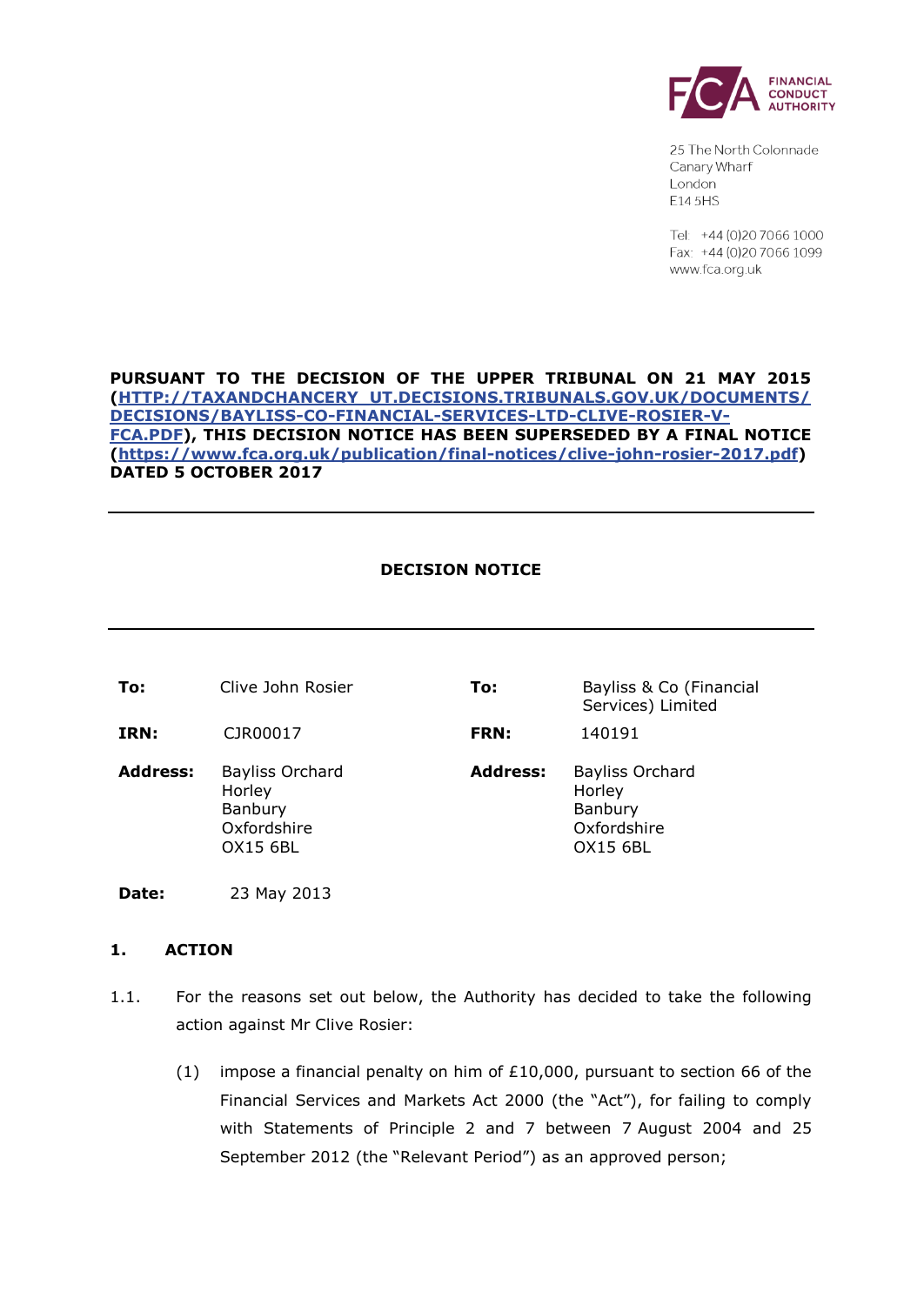- (2) make an order, pursuant to section 56 of the Act, prohibiting him from performing any significant influence function in relation to any regulated activity carried on by any authorised person, exempt person or exempt professional firm on the grounds that he is not a fit and proper person to perform significant influence functions; and
- (3) withdraw his approval to perform significant influence functions at Bayliss & Co (Financial Services) Limited ("Bayliss") pursuant to section 63 of the Act.

# **2. SUMMARY OF REASONS**

- 2.1. On the basis of the facts and matters described below, the Authority has decided to take action as a result of Mr Rosier's conduct as an approved person at Bayliss during the Relevant Period.
- 2.2. In summary, Mr Rosier failed to:
	- (1) act with due skill, care and diligence, contrary to Statement of Principle 2, by failing to:
		- (a) take reasonable steps to record sufficient customer information prior to advising customers on investments; and
		- (b) ensure that the suitability of his advice could be adequately demonstrated;
	- (2) take reasonable steps to ensure that the business of Bayliss for which he was responsible in his significant influence functions complied with the relevant requirements and standards of the regulatory system, contrary to Statement of Principle 7, by failing to ensure that Bayliss:
		- (a) treated customers fairly in accordance with DISP 1.3.1R, DISP 1.4.1R, DISP 1.6.1R and DISP 1.6.2R when responding to complaints;
		- (b) communicated clearly with the Authority about its inability to complete the Geared Traded Endowment Policies ("GTEPs") review, requested by the Authority, after he advised the Authority that the GTEPs review would be completed;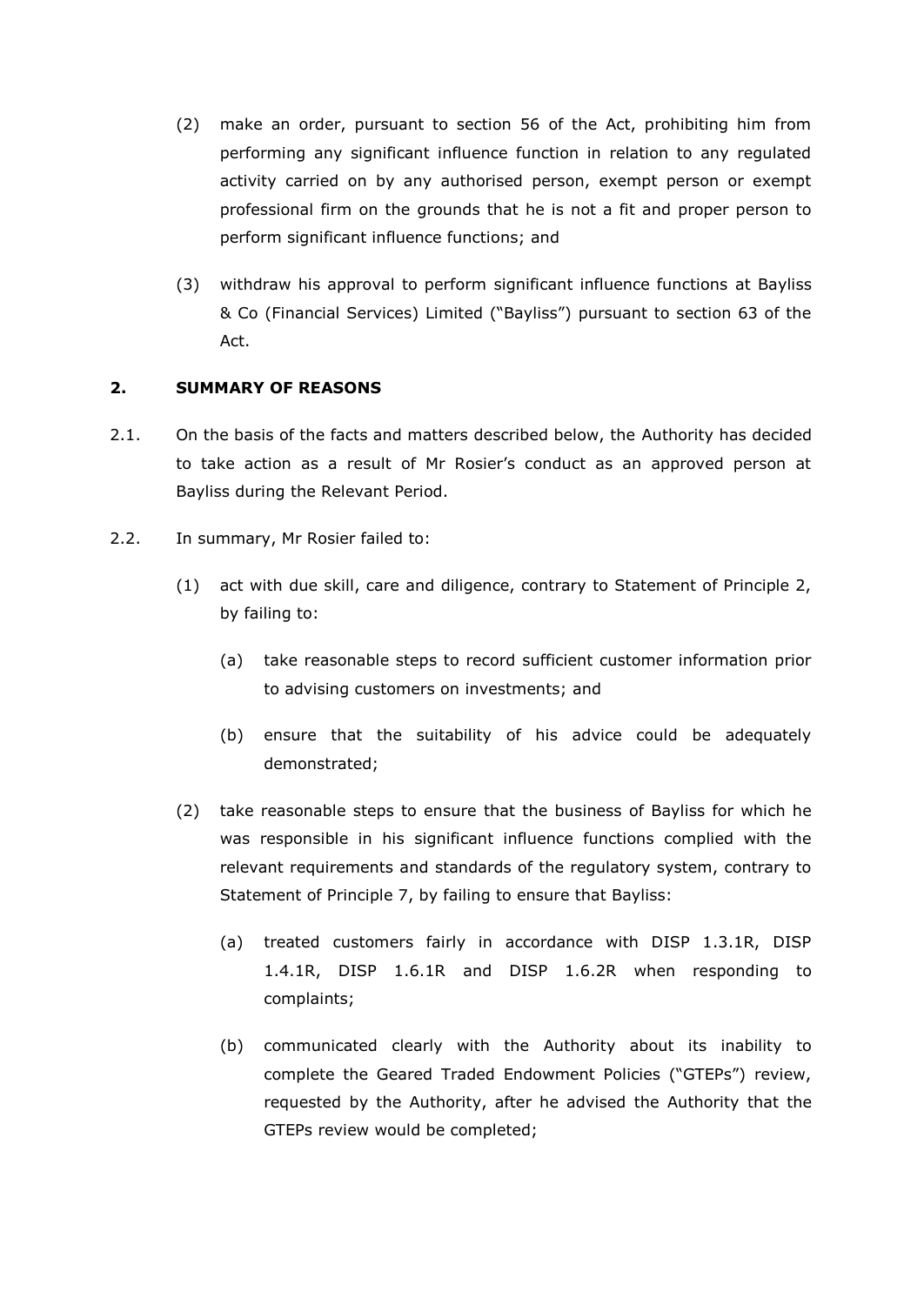- (c) had adequate processes in place to establish and record the application of exemptions to section 238(1) of the Act in promoting an Unregulated Collective Investment Scheme ("UCIS") to customers;
- (d) had adequate compliance monitoring procedures in place, including the gathering of sufficient and appropriate management information, and monitoring and assessing his own performance to ensure that he was up-to-date with regulatory requirements; and
- (e) addressed the above failings once those failings were brought to his attention.
- 2.3. The Authority views these failings as serious because:
	- (1) the failings relating to recording customer information, ensuring suitability of advice, training and competence, complaints handling and compliance checks were general and systemic;
	- (2) Bayliss failed to treat complainants fairly; and
	- (3) operating a firm with a single adviser presented a risk to ensuring that Bayliss maintained adequate systems, but Bayliss failed to take substantive steps to mitigate that risk.
- 2.4. The cumulative impact of Mr Rosier's failings represented a risk to the Authority's objective of securing the appropriate degree of protection for consumers.
- 2.5. The Authority has taken into account the following considerations, which are regarded as mitigating factors:
	- (1) Bayliss ceased carrying out regulated activities, and voluntarily varied its permissions in September 2010 after the Authority advised Bayliss of its concerns;
	- (2) with the exception of customers to whom GTEPs products were promoted, there is no evidence that customers have suffered detriment as a result of Mr Rosier's failings; and
	- (3) Mr Rosier has paid some of the awards made to customers of Bayliss against the firm by the FOS from his personal resources.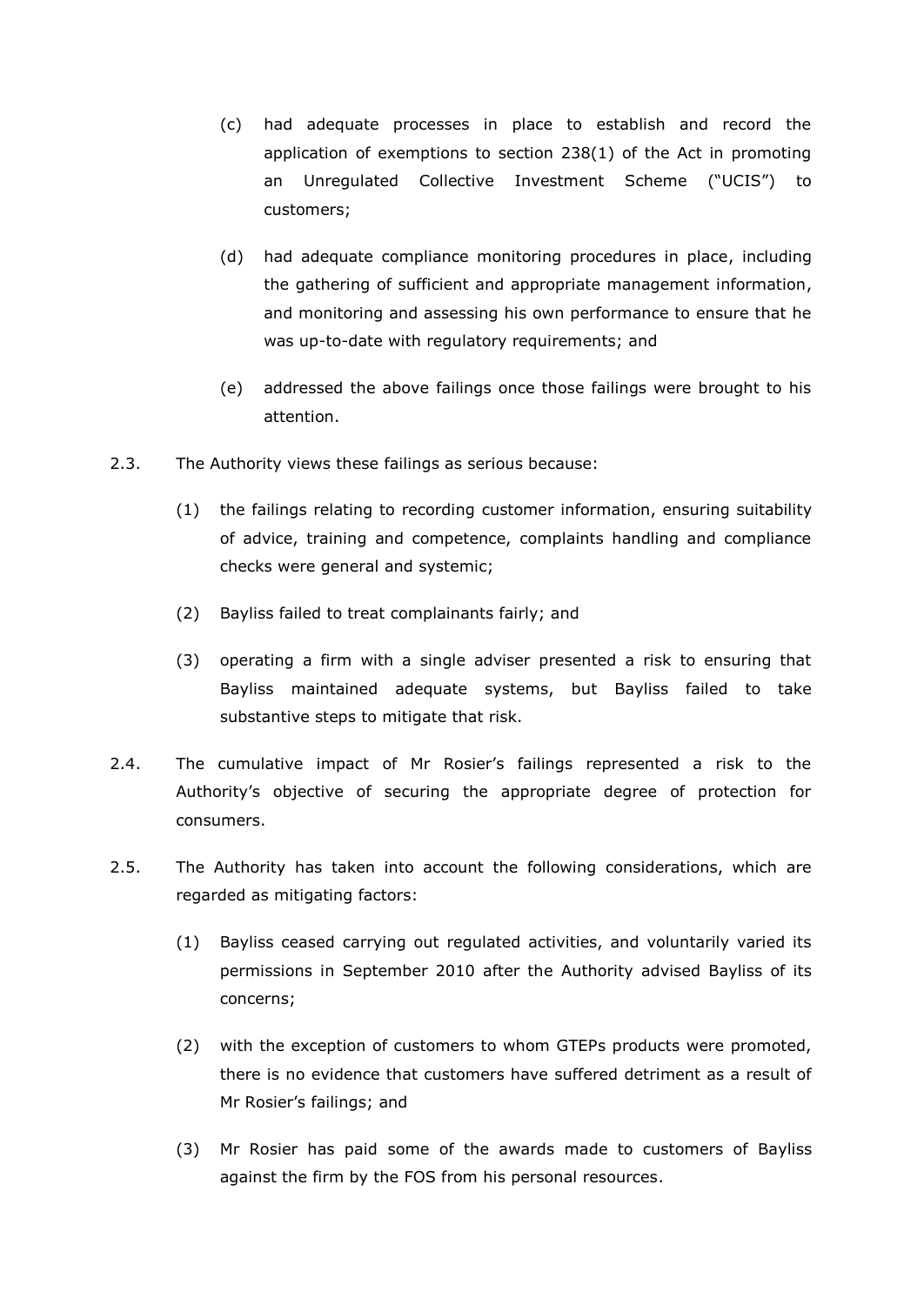#### **3. DEFINITIONS**

The definitions below are used in this Decision Notice.

"Act" means the Financial Services and Markets Act 2000;

"APER" means the part of the Handbook in High Level Standards which has the title Statements of Principle and Code of Practice for Approved Persons;

"Authority" means the body corporate formerly known as the Financial Services Authority and renamed on 1 April 2013 as the Financial Conduct Authority;

"Bayliss" means Bayliss & Co (Financial Services) Limited;

"CIS" means a collective investment scheme or, depending on the context, collective investment schemes;

"CIS Order" means the Financial Services and Markets Act 2000 (Collective Investment Schemes) Order 2001;

"DISP" means the part of the Handbook which has the title 'Dispute Resolution: the Complaints sourcebook';

"Fact-Find" means the two page confidential fact-find questionnaire issued by Bayliss to some customers;

"FOS" means the Financial Ombudsman Service;

"GTEPs" means Geared Traded Endowment Policies;

"Handbook" means the Authority's Handbook of rules and guidance;

"PCIS Order" means the Financial Services and Markets Act 2000 (Promotion of Collective Investment Schemes) (Exemptions) Order 2001;

"Relevant Period" means the period 7 August 2004 to 25 September 2012;

"Requirement Notice" means the section 166 Requirement Notice issued to Bayliss by the Authority on 26 January 2011;

"Mr Rosier" means Clive John Rosier;

"SF&CD" means the former Small Firms and Contact Division of the Authority;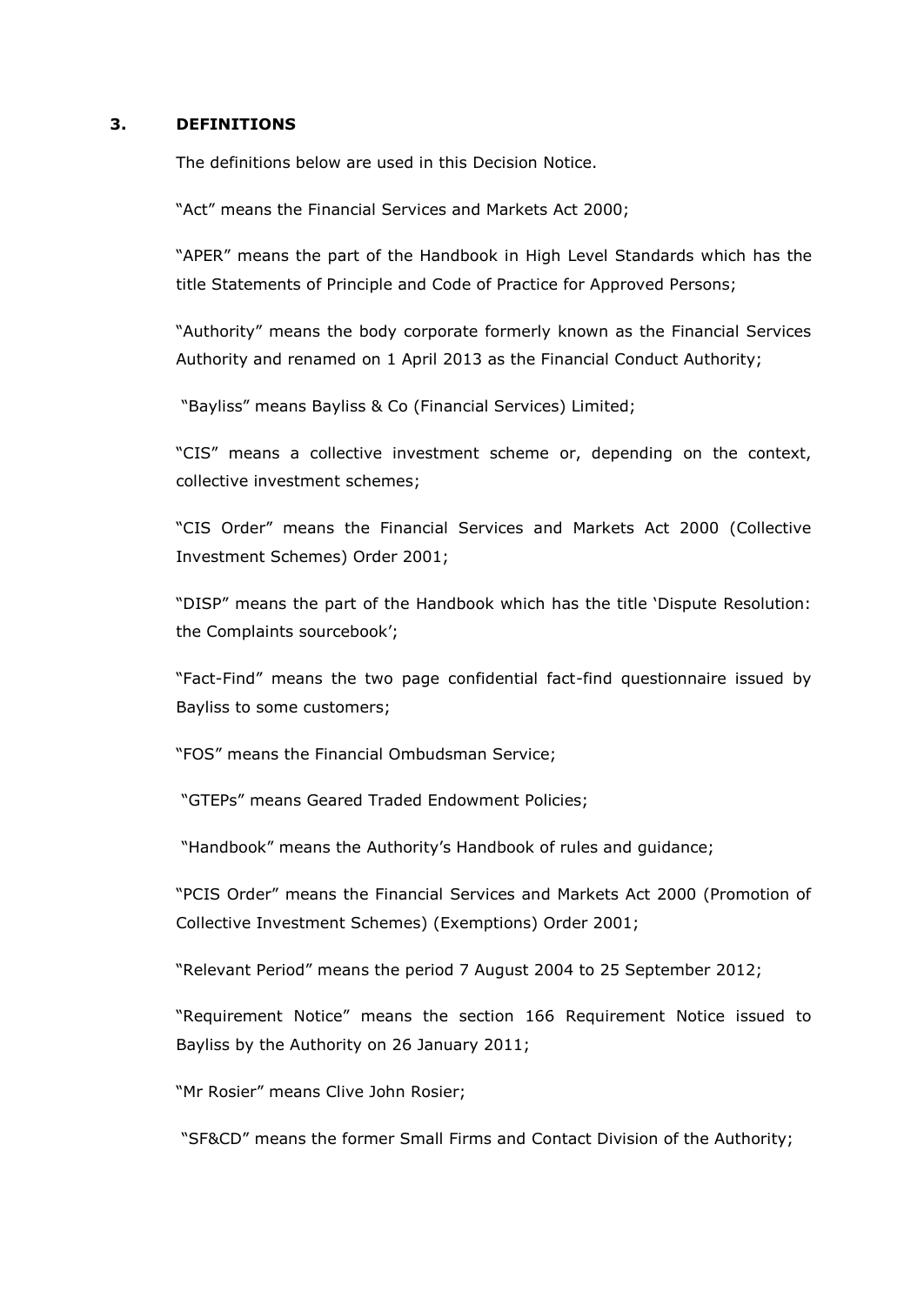"Skilled Person" means Accord Compliance Consultants Limited, appointed under the Requirement Notice;

"Statement of Principle" means one of the Statements of Principle issued by the Authority under section 64(1) of the Act (Conduct: Statements and codes) with respect to the conduct of approved persons and set out in APER;

"UCIS" means an unregulated collective investment scheme or, depending on the context, unregulated collective investment schemes.

# **4. FACTS AND MATTERS**

#### **Background**

- 4.1 On 1 April 2013 the Financial Services Authority was renamed the Financial Conduct Authority; in this Notice "the Authority" is used to refer to that organisation both before and after the name change.
- 4.2. Bayliss is a small IFA firm based outside Banbury in Oxfordshire. It was incorporated on 28 April 1986.
- 4.3. From 1 December 2001, Bayliss has been authorised by the Authority for the following regulated activities:
	- (1) advising on pension transfers and pension opt outs;
	- (2) advising on investments (except pension transfers and opt outs);
	- (3) advising on regulated mortgage contracts;
	- (4) agreeing to carry on a regulated activity;
	- (5) arranging (bringing about) deals in investments;
	- (6) arranging (bringing about) regulated mortgage contracts;
	- (7) making arrangements with a view to regulated mortgage contracts; and
	- (8) making arrangements with a view to transactions in investments.
- 4.4. From 1 December 2001, Mr Rosier held controlled functions CF1 (Director), CF10 (Compliance oversight), CF11 (Money laundering reporting), CF21 (Investment adviser), CF27 (Investment management) and CF8 (Apportionment and oversight) at Bayliss. From 1 November 2007, CF21 and CF27 were replaced by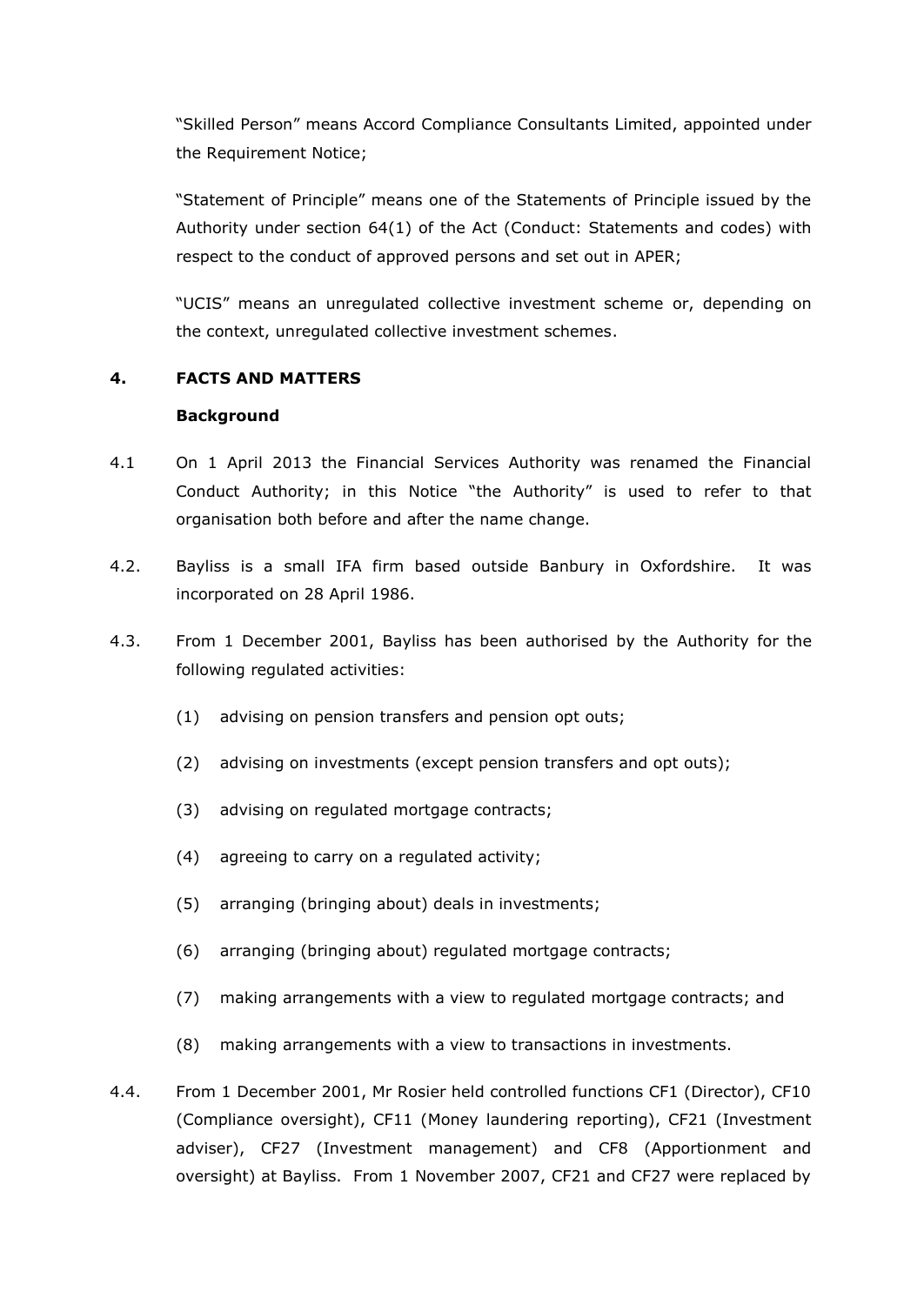CF30 (Customer) and Mr Rosier's controlled functions were updated to include CF30. His CF8 controlled function was removed effective from 31 March 2009.

- 4.5. From the start of the Relevant Period to date, Mr Rosier has been the only approved person at Bayliss. During the Relevant Period, Mr Rosier was the only director of Bayliss, and the only person to hold significant influence controlled functions.
- 4.6. Bayliss focussed on providing investment planning services, including pension advice. Between 2001 and 2004, Bayliss recommended that clients invest in GTEPs products. Between 2001 and 2009, nine customers invested in two UCIS.
- 4.7. Bayliss has a long established client base. During the last full year of operations, May 2009 to April 2010, Bayliss arranged 53 new investment transactions for a total of 22 clients with a value of £3.45m.
- 4.8. On 26 January 2010, the Authority's Small Firms and Contact Division ("SF&CD") conducted a telephone assessment of Bayliss' fair treatment of customers. As a result of concerns identified during that call, Bayliss was visited by SF&CD staff on 1 April 2010. The visit failed to alleviate SF&CD's concerns, and as a result Mr Rosier and Bayliss were referred to the Authority's Enforcement & Financial Crime Division on 27 July 2010.
- 4.9. On 23 September 2010, Bayliss agreed to vary its permission such that it would not undertake regulated business without an approved third party reviewing that business prior to execution. Although Bayliss last transacted business on 3 August 2010, it continued to handle complaints after that date.
- 4.10. On 7 March 2011, Bayliss appointed the Skilled Person to conduct a past business review and to approve ongoing business prior to execution as required under the variation of permission of 23 September 2010. The past business review involved a review of the last 20 pieces of regulated business conducted by Bayliss to assess the suitability of that business for the customer in question. In each case, the Skilled Person found that the customer files contained insufficient information to enable the Skilled Person to assess the suitability of the advice provided.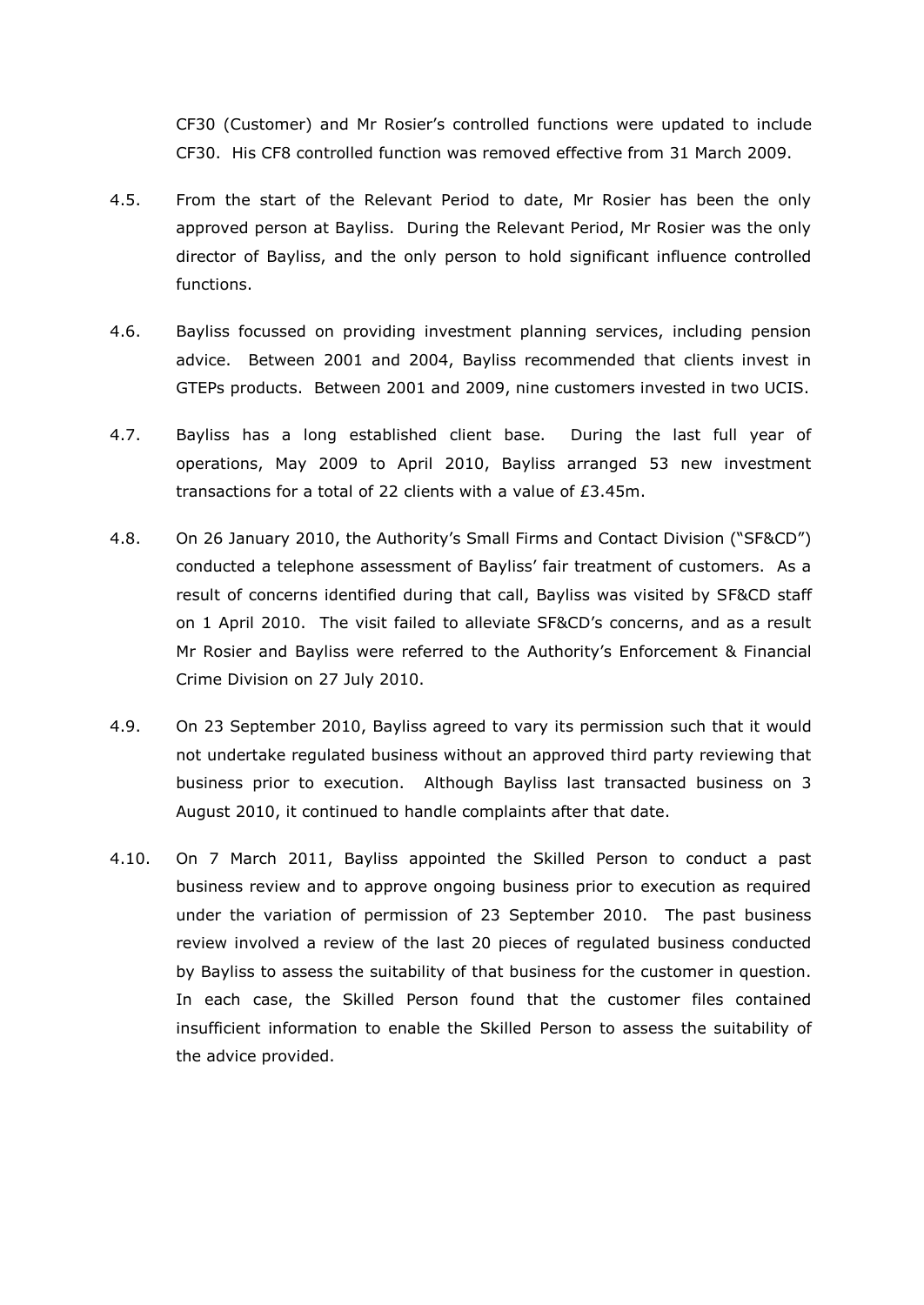# **Conduct in issue**

#### *Recording sufficient customer information*

- 4.11. From 7 August 2004 to 3 August 2010, Mr Rosier failed to act with due skill, care and diligence when recording customer information and customers' attitude to risk. Specifically, this included the following failings:
	- (1) none of the six customer files reviewed by the Authority contained Fact-Finds or other records of information about customers;
	- (2) none of the six customer files reviewed by the Authority contained an assessment of the customer's attitude to risk; and
	- (3) for six other customers who made investments between 1 January 2009 to 9 April 2010 and for whom Fact-Find documents were reviewed by the Authority, the documents provided were out of date or contained insufficient information.
- 4.12. In each instance, Mr Rosier was the sole adviser responsible for those customers during the Relevant Period.
- 4.13. The Skilled Person has reviewed 20 transactions from 2009 and 2010 (all of which were undertaken by Mr Rosier). The Skilled Person was unable to assess the suitability of any of those transactions due to the lack of information about customers held on file.
- 4.14. As a result of the failure to record information about customers adequately or at all, the Authority and the Skilled Person have been unable to form an assessment of the suitability of advice provided to customers.

#### *Suitability reports*

- 4.15. From 30 January 2009 to 31 December 2009, Mr Rosier failed to act with due skill, care and diligence when producing suitability reports to customers in respect of investment recommendations as set out below.
	- (1) The Authority reviewed a total of 25 suitability reports issued to nine clients by Mr Rosier during 2009. Each of these suitability reports contained a template section discussing attitude to risk without tailoring this to the customer's situation, objectives or risk tolerance. In particular, the template section is not linked to the customer's attitude to risk.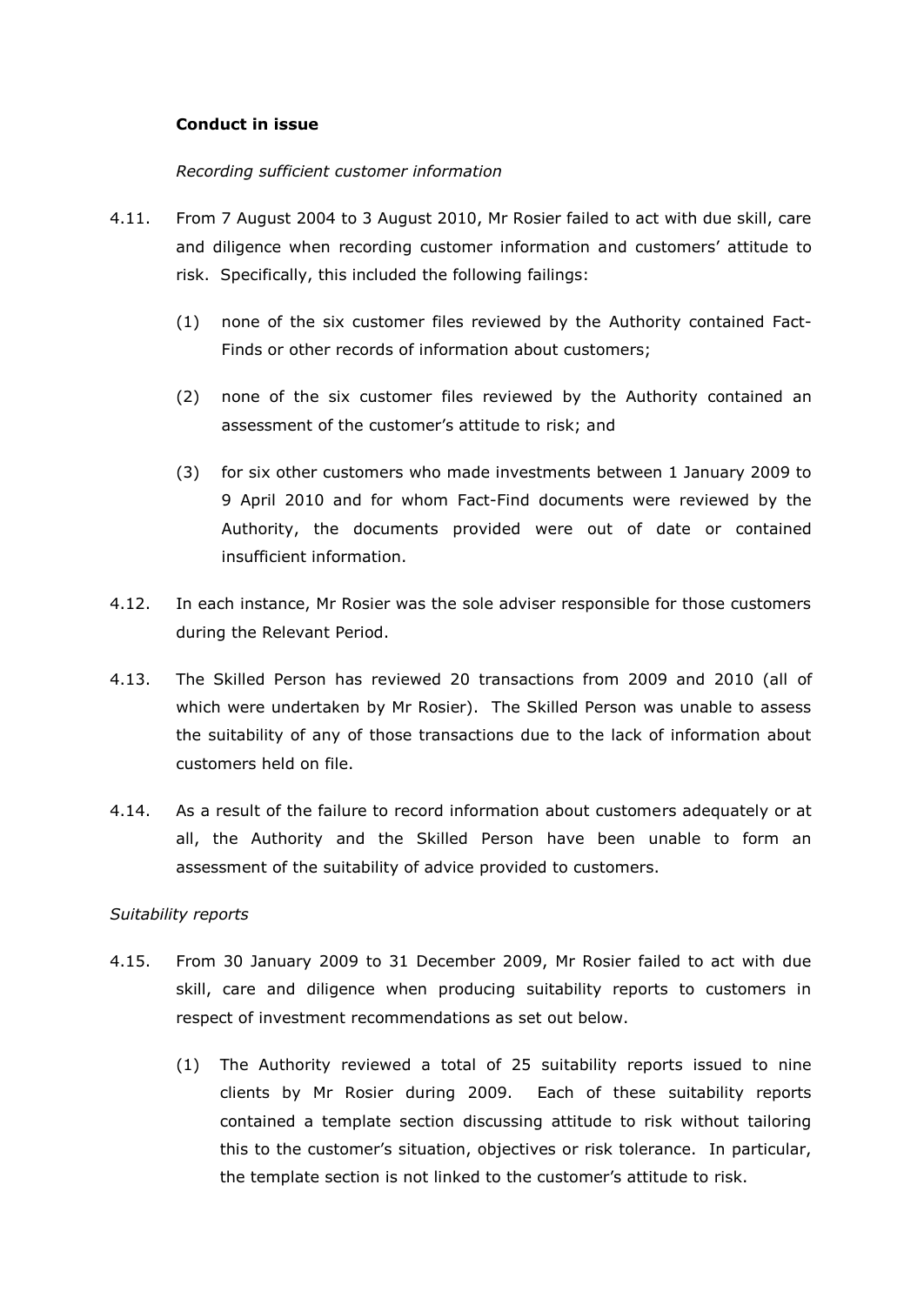- (2) Mr Rosier failed adequately to record the reasons for recommendations in suitability reports, for example by referring to other documents not contained in the client files, referring to other discussions not documented in the suitability report or the customer file or omitting reasons entirely.
- (3) In 17 of the 25 suitability reports details of the recommendation are not provided, for example the total amount to be invested or the breakdown of the amount invested between the various funds recommended.
- (4) In one case, the suitability report omitted the reasons for the recommendation entirely.
- 4.16. As a result, the suitability reports prepared and provided to customers by Mr Rosier often did not explain, in a way which was clear, fair and not misleading, the reasons why the recommended investment was suitable for the customer's personal situation.

*UCIS*

- 4.17. Between 5 November 2004 and 4 December 2009, Mr Rosier failed to take reasonable steps to ensure that Bayliss promoted, and could demonstrate that it promoted, UCIS only to customers to whom an exemption to section 238(1) of the Act applied.
- 4.18. The files for the ten clients who invested in UCIS (and which covered the period 5 November 2004 to 4 December 2009) did not contain evidence of which exemption applied when the UCIS was promoted to them.
- 4.19. The Authority notes, however, that Mr Rosier did not promote UCIS to all customers. Further, Mr Rosier did appear to form an assessment of whether any given customer was eligible to receive a UCIS promotion prior to promoting UCIS to that customer (although the basis for or validity of that assessment is unclear to the Authority in light of the above matters).

#### *Complaints handling*

4.20. From 29 July 2005 to 25 September 2012, Mr Rosier failed to take reasonable steps when responding to complaints. Bayliss did not have a written complaints handling policy and instead relied on the provisions in DISP. However, when handling complaints, Bayliss failed to meet the requirements of DISP, or to treat customers fairly in that it did not: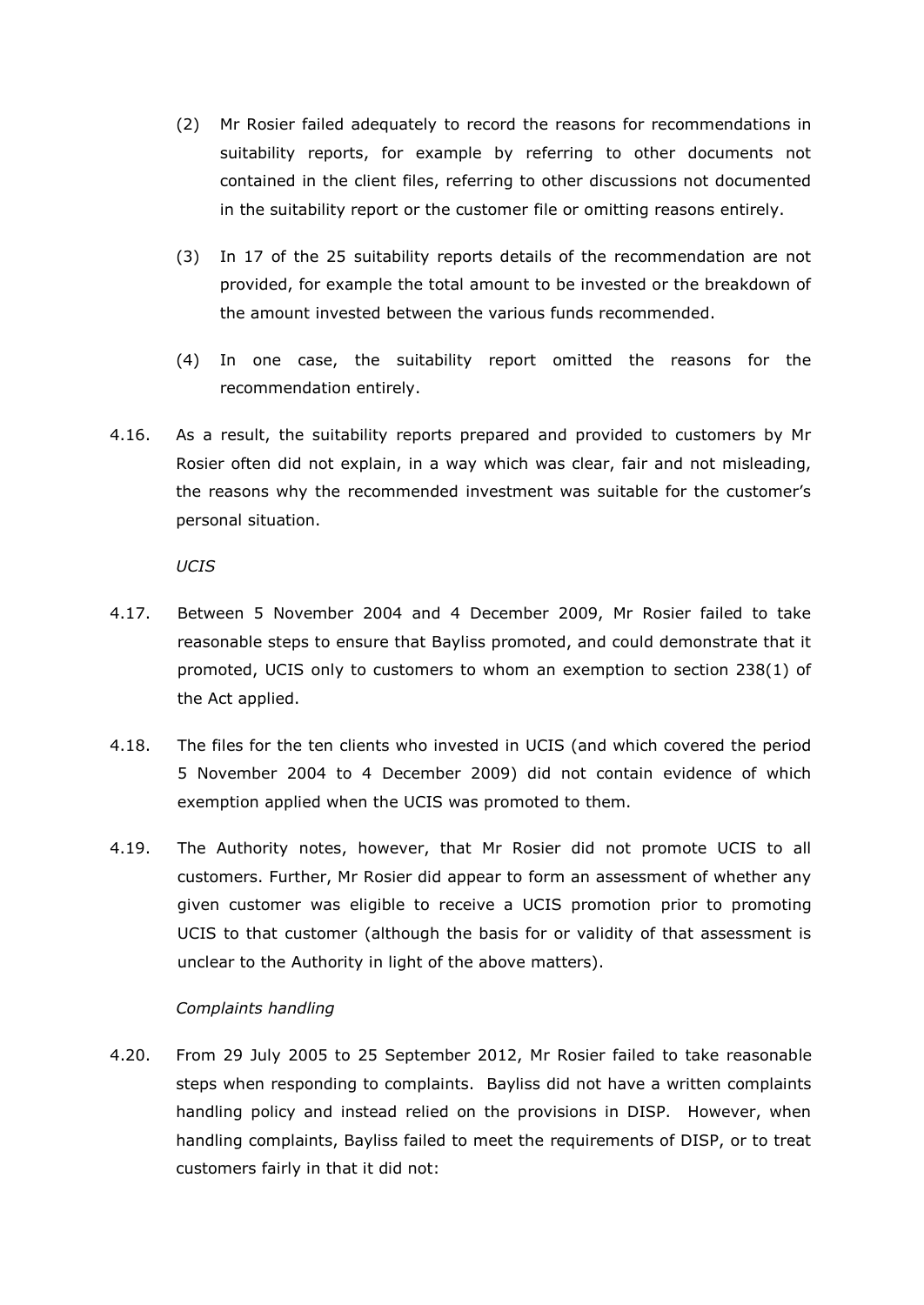- (1) provide or retain initial responses to complainants which set out how the complaint was going to be investigated. The Authority has reviewed the files for 13 complaints which Bayliss dealt with during the Relevant Period. Of these files, four held copies of initial responses; two further files included references to initial responses without holding copies of those responses while one customer complained directly to FOS. The remaining six files did not contain initial responses;
- (2) provide final responses to complaints. Of the 12 complaints made to Bayliss for which files were reviewed, none contained a final response; and
- (3) adopt an appropriate tone in communications with complainants, in that the initial responses sought to dissociate Bayliss from the advice given, blame the customers for not contacting Bayliss earlier, dissociate Bayliss from liability for the advice given and, in the case of at least one customer, failed to make it clear as to whether Bayliss had adequate resources to meet the liability or not.
- 4.21. As a result of Bayliss not resolving their complaints, 12 complainants subsequently approached FOS for adjudication, with an additional one complainant approaching FOS directly. In each instance, the Ombudsman upheld the complaint and awarded redress to the customer concerned. Mr Rosier stated that the reason that Bayliss required customers to have an adjudication from FOS prior to paying redress was that Bayliss' professional indemnity insurer would not pay out on claims without an adjudication from the Ombudsman. All of the complaints related to GTEPs advice given by Bayliss prior to the Relevant Period.

*Management information, compliance/performance monitoring, training and competence*

4.22. During the period 7 August 2004 to 3 August 2010, Mr Rosier failed to take reasonable steps to ensure that Bayliss could demonstrate the adequacy of the compliance procedures in place. After the departure of Bayliss' compliance officer on or around 7 August 2004, Mr Rosier failed to ensure that Bayliss could demonstrate that it had undertaken any monitoring of his own performance, either by use of training needs assessments, assessments of his own competence or by gathering and analysing management information, nor did he ensure that Bayliss appointed any other person to undertake similar functions or to review advice given.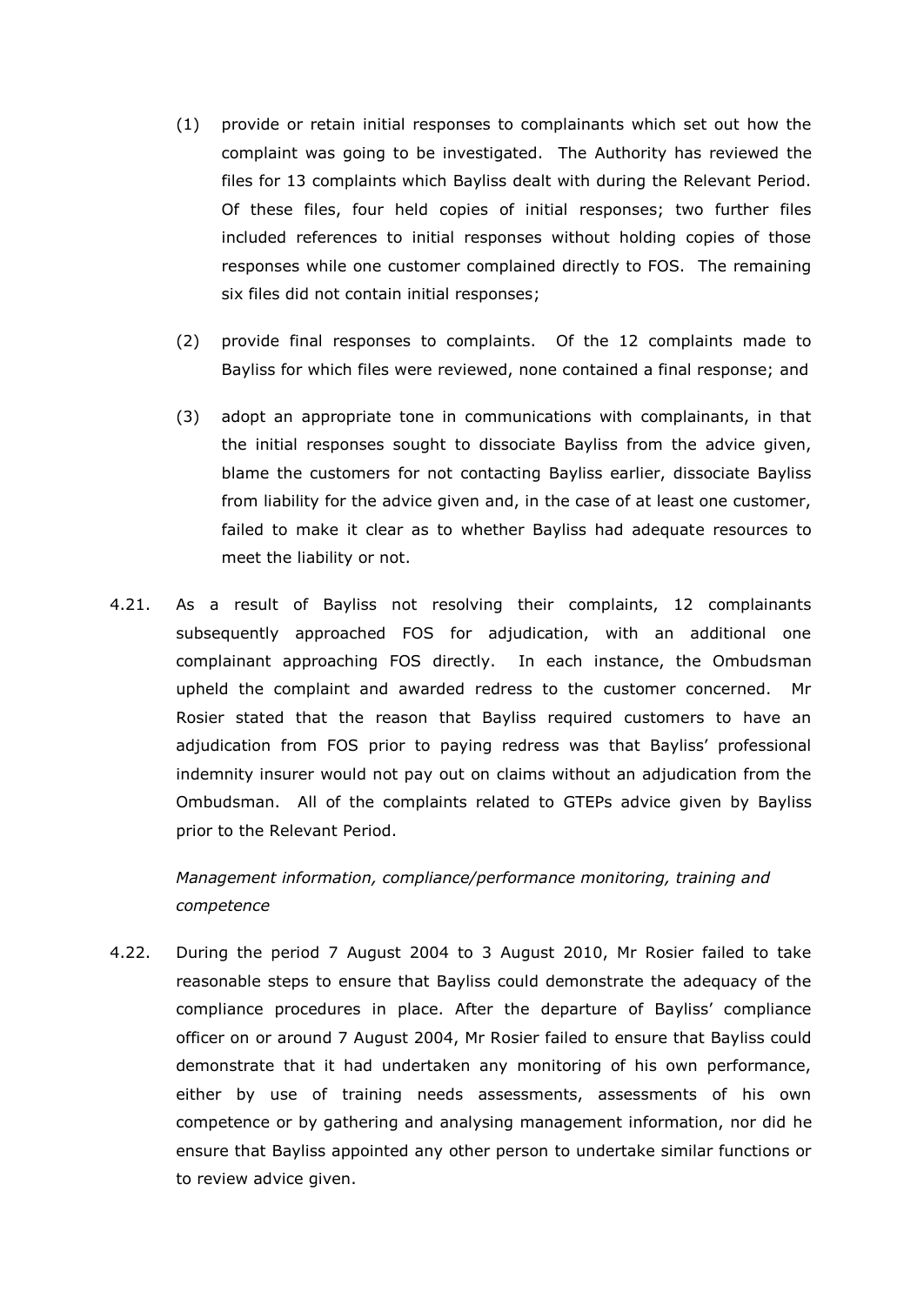4.23. From 7 August 2004, Bayliss had no formal procedures in place to review the quality of advice given. Mr Rosier also failed to maintain a formal record of training that he received.

# *GTEPs past business review*

- 4.24. On 3 August 2007, the Authority requested that Bayliss complete a past business review of the files of all customers who received advice to invest in GTEPs. In its response dated 7 August 2007, Bayliss stated to the Authority that the review would be completed. This was notwithstanding that, at the time of its letter, Bayliss did not have in its possession the customer files for many of the relevant customers.
- 4.25. The Authority acknowledges and recognises that Mr Rosier subsequently took all reasonable steps to retrieve those files from third parties. However, Bayliss did not subsequently notify the Authority (whether by way of its letter of 7 August 2007 or following its attempts to retrieve the files) that it had been unable to retrieve those files or conduct the review.
- 4.26. In light of the above, the Authority considers that Mr Rosier did not take reasonable steps to ensure that Bayliss notified the Authority of its inability to complete the past business review. However, the Authority notes that it has not identified any evidence which suggests that Mr Rosier's failure in this regard was deliberate.

# *Failure to address issues raised*

4.28. In a letter to Bayliss dated 24 June 2010, the Authority requested that Bayliss take various steps to mitigate the risks identified. Bayliss agreed to do so, although it considered that the best way to do so would be to join a network. Bayliss was not successful in joining a network and by 21 April 2011 still could not demonstrate that it had taken any other reasonable steps (such as engaging a third party compliance consultant) to deal with the issues identified.

# **5. FAILINGS**

- 5.1. The regulatory provisions relevant to this Decision Notice are referred to in the Annex.
- 5.2. On the basis of the facts and matters referred to above, the Authority considers that Mr Rosier has breached Statements of Principles 2 and 7.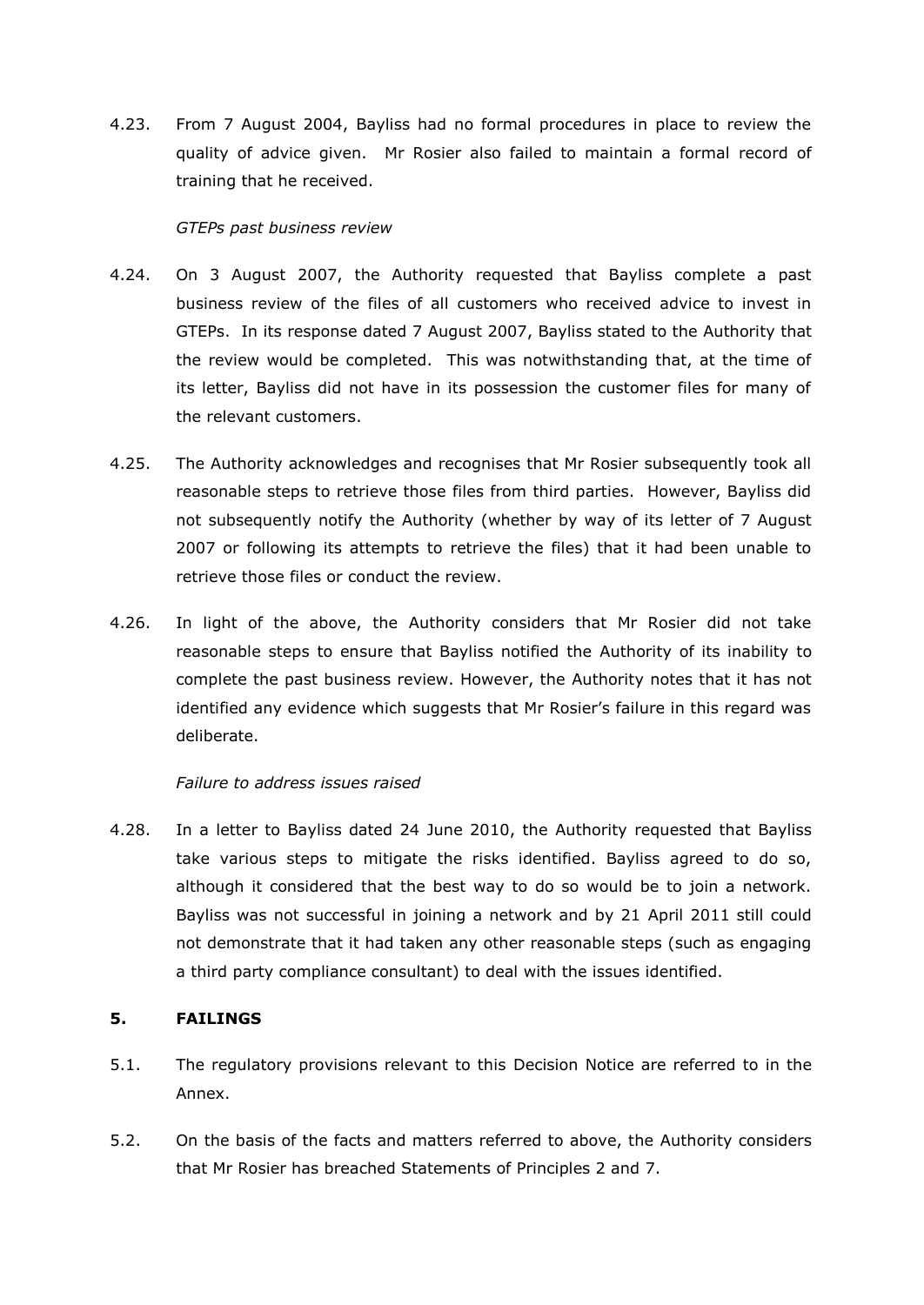- 5.3. As a result of these failings, the Authority has decided to impose the following sanctions:
	- (1) a financial penalty of £10,000;
	- (2) an order prohibiting Mr Rosier from performing any significant influence function in relation to any regulated activity carried on by any authorised person, exempt person or exempt professional on the grounds that he is not a fit and proper person; and
	- (3) the withdrawal of his approval to perform significant influence controlled functions at Bayliss.

# **6. SANCTION**

- 6.1. The Authority's policy on the imposition of financial penalties as at the date of this Notice is set out in Chapter 6 of the Decision Procedures and Penalties Manual ("DEPP"), which forms part of the Handbook. Although the Authority has had regard to the fact that part of Mr Rosier's misconduct occurred after the new provisions came into force on 6 March 2010, the analysis of the proposed sanction is undertaken using DEPP as it stood prior to that date, for the following reasons:
	- (1) in the period 7 August 2004 to 26 May 2011, Bayliss provided approximately 330 pieces of advice which resulted in transactions, of which only 15 (4.5%) occurred after 6 March 2010;
	- (2) the majority of the Relevant Period is prior to 6 March 2010; and
	- (3) there is no evidence of customer detriment occurring after 6 March 2010 other than as a consequence of the initial failures which resulted in complaints to FOS.
- 6.2. All references to DEPP in this section are therefore references to that version of DEPP in force at the relevant time.

# **Prohibition order and withdrawal of approval**

6.3. In considering whether to impose a prohibition order, the Authority has had regard to the provisions of the Authority's Enforcement Guide ("EG"). The Authority has also had regard to the provisions of its Handbook in force during the Relevant Period.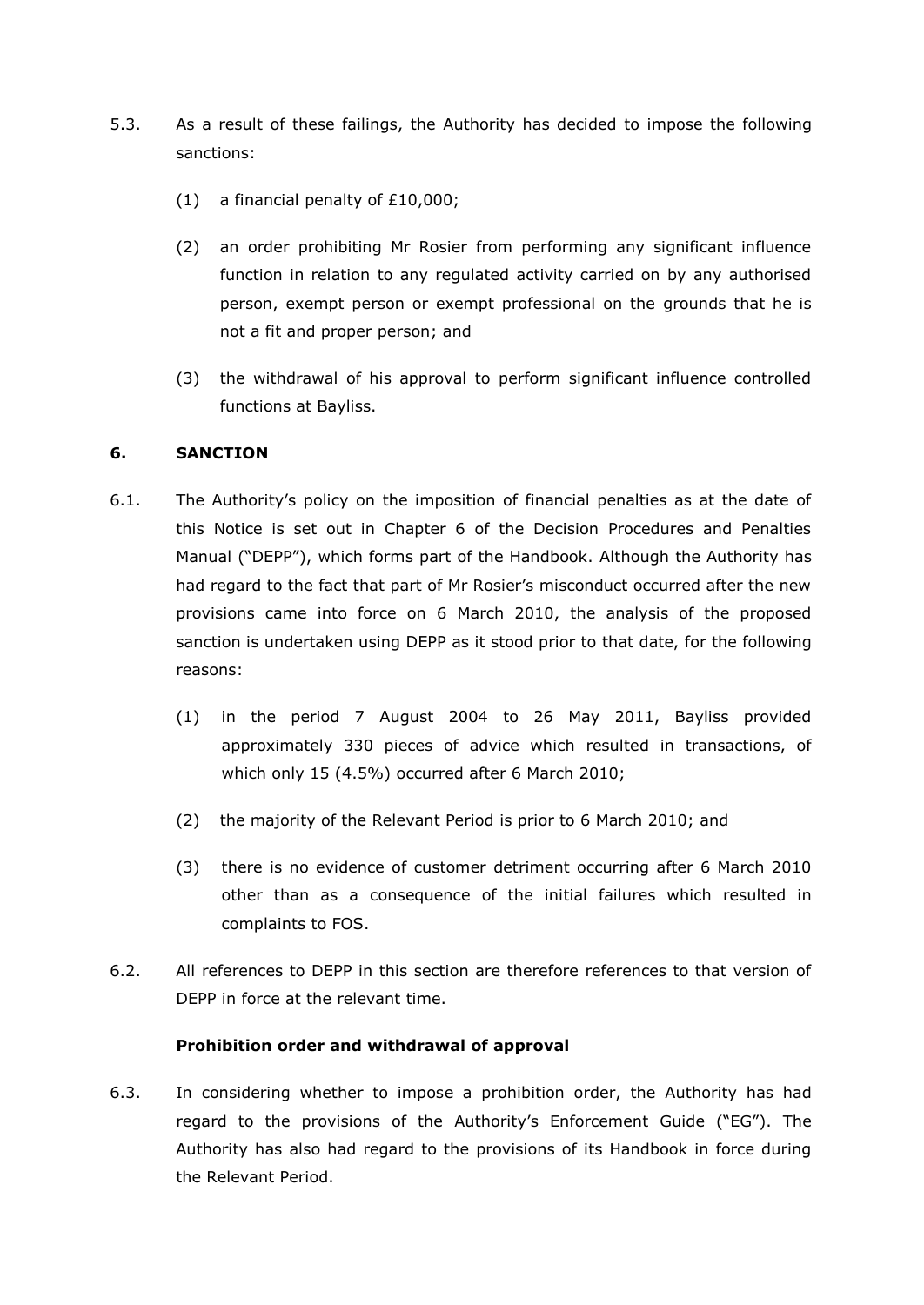- 6.4. The Authority considers that in breaching Statements of Principle 2 and 7 as described, Mr Rosier has demonstrated his lack of competence in relation to the performance of his significant influence functions.
- 6.5. Having regard to the Fit and Proper Test for Approved Persons contained in the Handbook ("FIT"), the Authority concludes that Mr Rosier is not a fit and proper person to hold significant influence functions.
- 6.6. Having regard to its regulatory objectives, including the need to maintain confidence in the financial system and to secure the appropriate degree of protection for consumers, the Authority considers it necessary to impose an order prohibiting Mr Rosier from performing any significant influence function in relation to any regulated activity carried on by any authorised person, exempt person or exempt professional firm.
- 6.7. The Authority also considers that Mr Rosier's current significant influence functions should be withdrawn.

# **Financial penalty**

- 6.8. In determining whether or not a financial penalty is appropriate, the Authority considers all the relevant circumstances of a case. The Authority considers the following factors to be particularly important in this case.
	- (1) Deterrence: DEPP 6.5.2G(1): in determining the appropriate level of penalty, the Authority has had regard to the need to promote high standards of regulatory conduct by deterring those who have committed breaches from committing further breaches and to help to deter others from committing similar breaches.
	- (2) The nature, seriousness and impact of the breach: DEPP 6.5.2G(2): the Authority has considered the nature and seriousness of the contraventions and considers the following to be relevant in this regard:
		- (a) the breaches occurred over a significant period of time; and
		- (b) Mr Rosier's conduct caused the risk of loss to the customer base of Bayliss.
	- (3) Whether the breaches were deliberate or reckless: DEPP 6.5.2G(3): the Authority does not consider that the breaches were deliberate or reckless.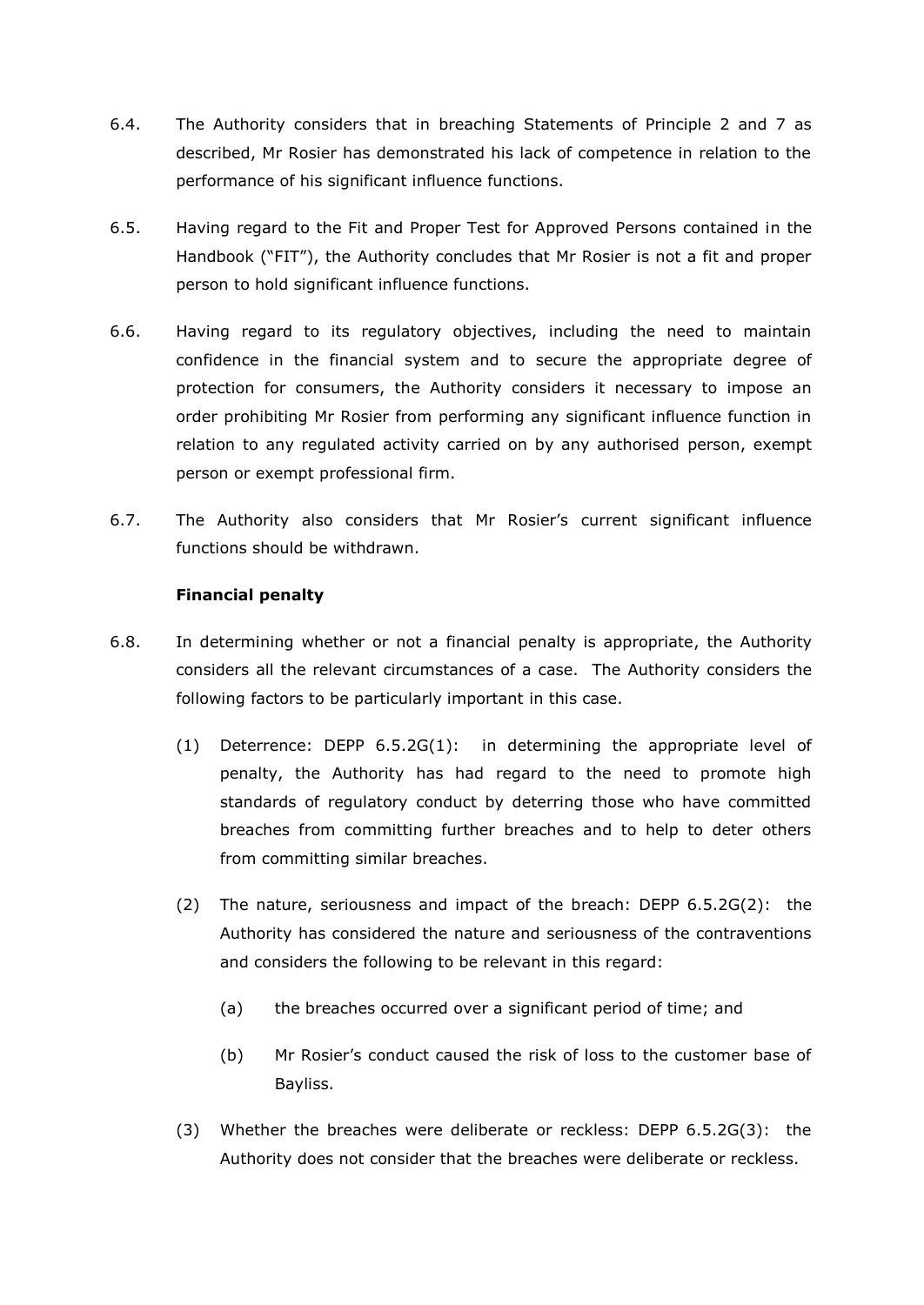- (4) Whether the person on whom the penalty is to be imposed is an individual: DEPP 6.5.2G(4): the Authority recognises that the financial penalty imposed on Mr Rosier is likely to have an impact on him as an individual.
- (5) The size, financial resources and other circumstances of the person on whom the penalty is to be imposed: DEPP 6.5.2G(5): Mr Rosier has not claimed, or provided verifiable evidence, that the financial penalty will place him in a position of serious financial hardship.
- (6) The amount of benefit gained or loss avoided: DEPP 6.5.2G(6): Mr Rosier is the sole shareholder of Bayliss, and has been the majority shareholder since its authorisation. As a result, all net gains by Bayliss appear to result in an economic benefit to Mr Rosier. However, since 2009, Mr Rosier has not taken any drawings or received any salary from Bayliss, with those monies being used to pay redress to GTEPs customers.
- (7) Disciplinary record and compliance history: DEPP 6.5.2G(9): the Authority has not previously taken any disciplinary action against Mr Rosier.
- 6.9. In light of these factors, the Authority considers that a financial penalty of £10,000 is appropriate in this case.

# **7. REPRESENTATIONS AND FINDINGS**

7.1. Below is a brief summary of the key written representations made by Mr Rosier, on behalf of himself and Bayliss, and how they have been dealt with. In making the decision which gave rise to the obligation to give this Notice, the Authority has taken into account all of Mr Rosier's representations, whether or not set out below**.**

#### *Recording sufficient customer information/suitability reports*

7.2. Mr Rosier conceded that information about customers and the suitability of investments recommended by Bayliss was missing from the client files reviewed by the skilled person and that more complete information should have been available in order to demonstrate compliance with the Authority's rules. He made representations that such information was nevertheless contained in other files.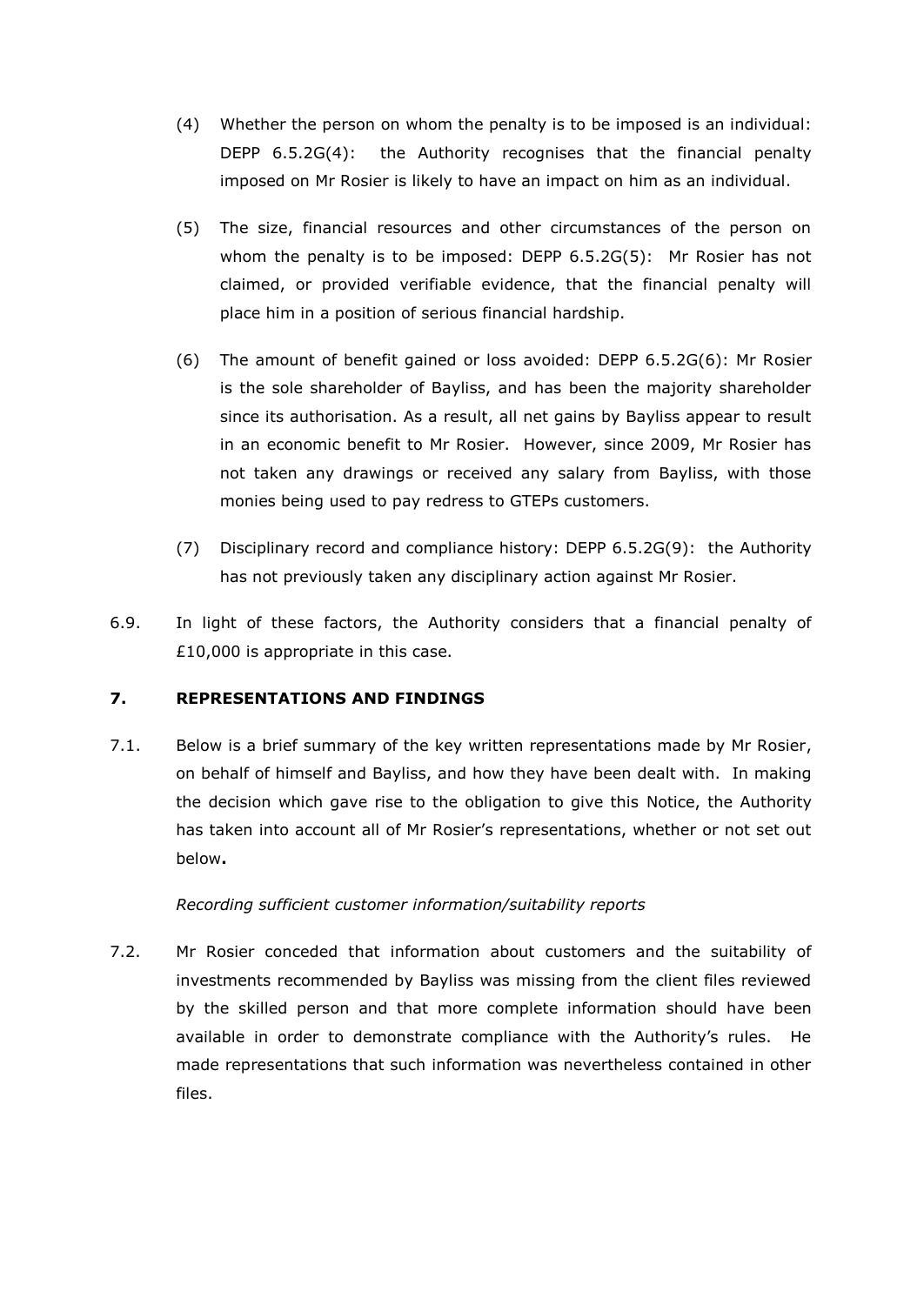7.3. The Authority has found that Mr Rosier has not produced the missing documentation, and therefore that such documentation either did not exist or was not retained by Bayliss.

#### *Complaints handling*

- 7.4. Mr Rosier made representations as follows:
	- (a) Bayliss had a complaints handling process in place, although it was "dated"; and
	- (b) He did not require customers to complain to FOS, and Bayliss's failures to provide final responses to complaints as required by the Authority's rules were due to the fact that he was acting in accordance with the instructions of Bayliss's professional indemnity insurers.
- 7.5. The Authority has found that Mr Rosier did not produce any evidence of a complaints handling process (such as a copy of a written process), and that Bayliss's process for the handling of complaints was neither effective nor transparent. The Authority has found that Mr Rosier did not produce any instructions given by Bayliss's professional indemnity insurers which prevented final responses to complaints being given. In any event, Bayliss's obligations to its professional indemnity insurers did not excuse it from compliance with the Authority's rules regarding communications to customers, and Mr Rosier's responses to clients were inadequate to treat customers fairly in accordance with the Authority's complaints handling rules.

#### *GTEPs*

- 7.6. Mr Rosier made representations that he had informed the Authority that he had experienced difficulties retrieving the files from third parties and, by letter, requested the Authority's help in doing so. Mr Rosier said that the Authority should therefore have been aware that he was unable to complete the review of past GTEPs business.
- 7.7. The Authority has found that Mr Rosier has not produced any letters or other documents in support of those representations, despite the fact that the Authority made a compelled information request for any such documentation, and the Authority has found that Mr Rosier did not inform it of his difficulties in completing the review.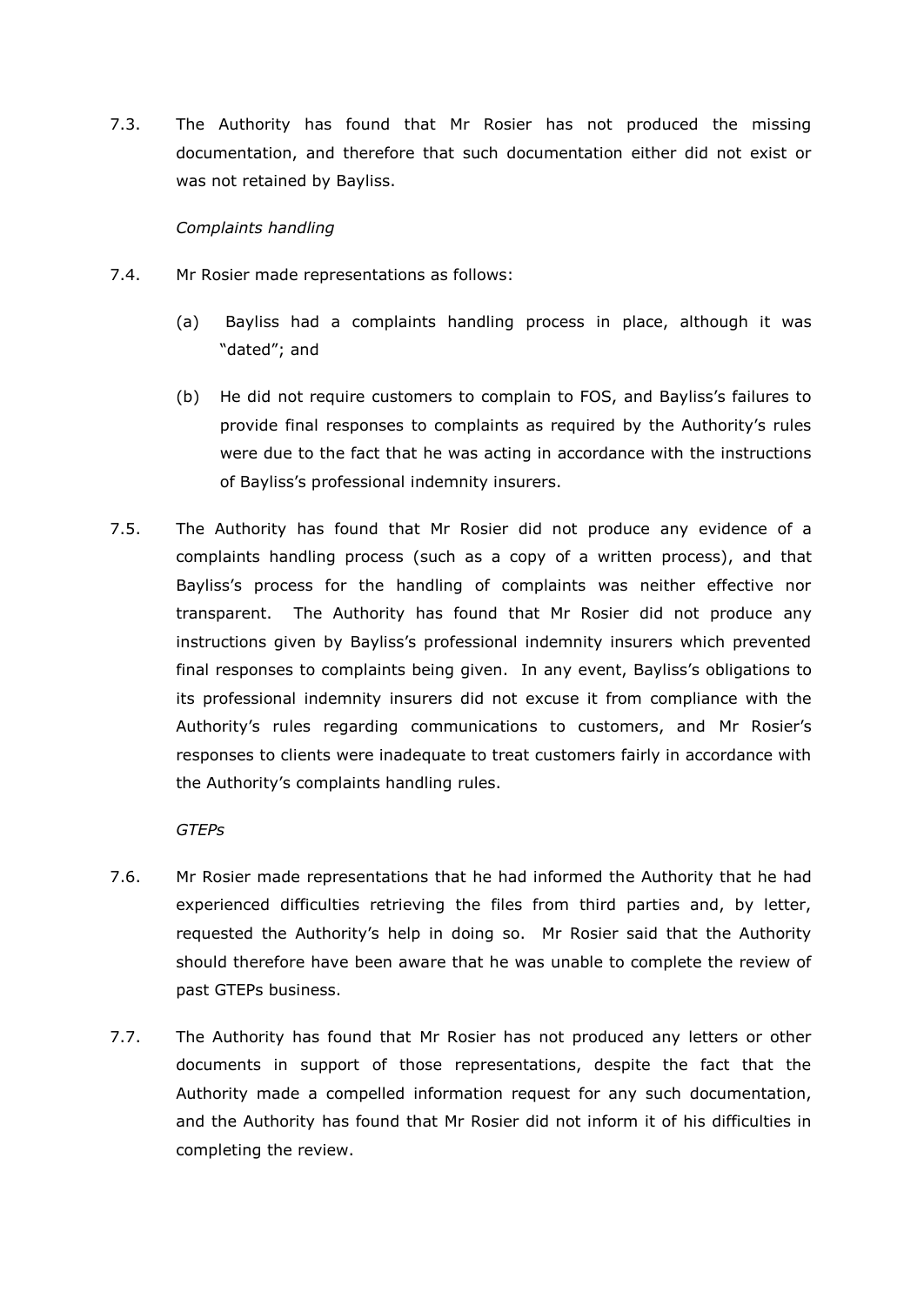*UCIS*

- 7.8. Mr Rosier made representations that he did establish that customers to whom he promoted UCIS fell within the permitted exemptions to the prohibition on promoting these products, before making such promotion. Mr Rosier conceded, however, that he did not obtain a signed certificate from the investor, as required by the PCIS Order (see the Annex) as a precondition of the application of the relevant exemptions.
- 7.9. The Authority has found that although, as noted at paragraph 4.19 above, Mr Rosier did appear to consider the exemptions prior to promoting UCIS, Bayliss's processes in relation to the promotion of such products fell short of adequately establishing and recording the application of the exemptions.

*Management information, compliance/performance monitoring, training and competence*

- 7.10. Mr Rosier made representations:
	- (1) denying that he did not arrange for any reviews of his own advice; and
	- (2) stating that Bayliss did maintain a formal record of training "for technical articles etcetera as well as informal records".
- 7.11. The Authority has found that Mr Rosier has not provided any further evidence on either point (in the case of (2), despite a compelled information request). The Authority has found that he did not arrange for his advice to be reviewed or for Bayliss to keep formal records of training.

#### *Limitation*

- 7.12. Mr Rosier made representations in relation to the time limit for taking action against a person under section 66 of the Act which is prescribed by section 66(4).
- 7.13. Prior to 8 June 2010, section 66(4) provided that the Authority could not take action under section 66 against a person in respect of misconduct more than two years after the first day on which it knew of the misconduct, unless proceedings had been begun before the end of that period. With effect from 8 June 2010, that provision was amended to substitute a three year period. Mr Rosier submitted that, in cases where the investigation had begun before 8 June 2010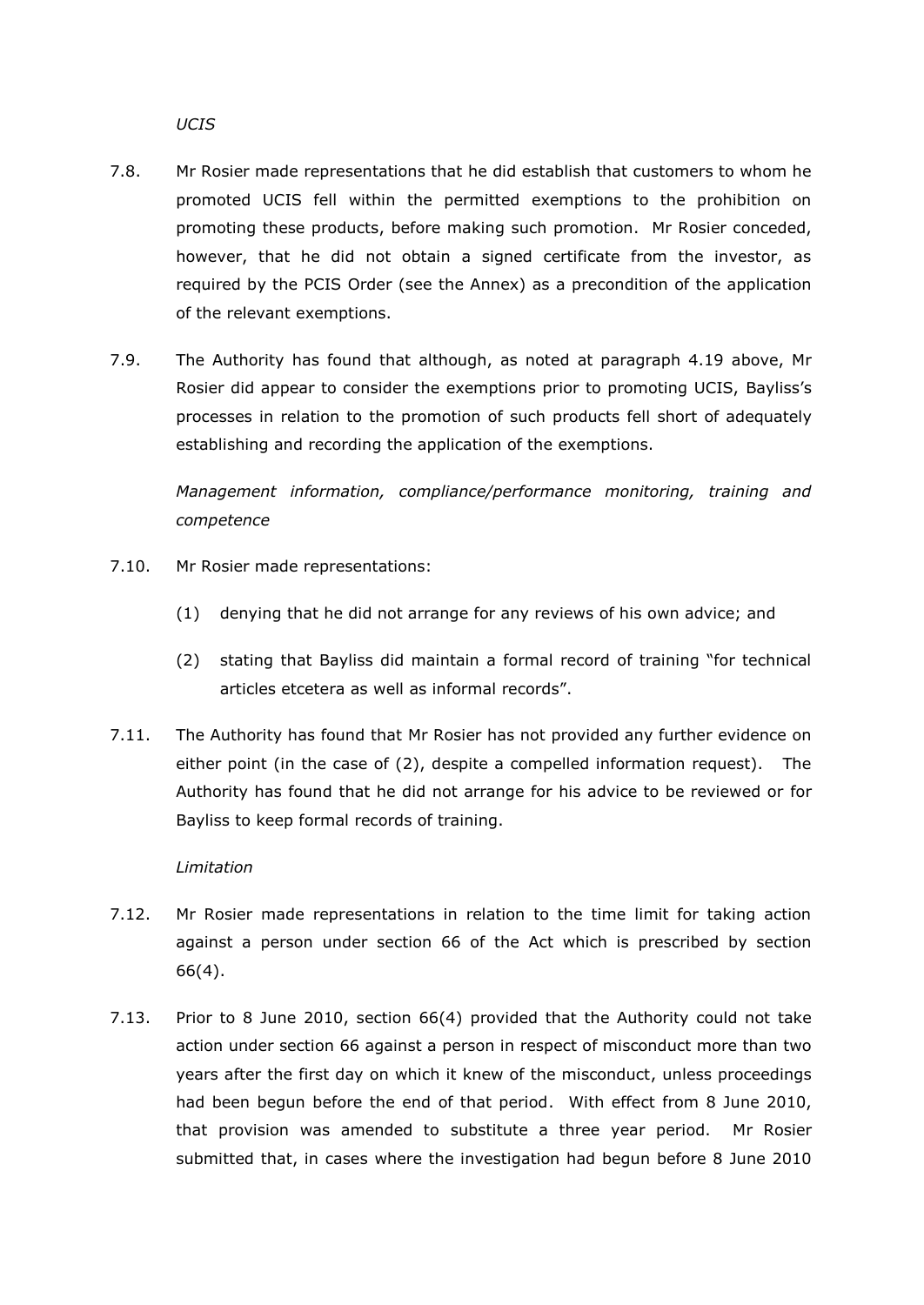(which he submitted was in substance the case here), the two year period should apply. Mr Rosier also submitted that the Authority could have begun proceedings against him within two years of first becoming aware of relevant matters and, that being the case, the two year period should apply. If either submission were correct, no financial penalty could be imposed on Mr Rosier.

7.14. The Authority has found that the three year period applies in relation to a particular case provided that the two year period had not already expired when the amendment introducing the three year period came into force. The two years had not expired in respect of this matter on 8 June 2010, and thus the Authority has found that the three year period applies in this case. The Authority has further found that the three year period applies in the circumstances set out at paragraph 7.13, regardless of whether proceedings could have been begun within the shorter period.

#### *Financial penalty*

- 7.15. Mr Rosier represented that the Authority's proposal to impose on him a financial penalty was flawed, as the failings for which it was imposed would, if proven, be corporate failings.
- 7.16. For the reasons set out in this Decision Notice, the Authority has found it to be both in accordance with its powers, and appropriate, to impose a financial penalty on Mr Rosier by reason of his own conduct as an approved person.

# **8. PROCEDURAL MATTERS**

#### **Decision maker**

8.1. The decision which gave rise to the obligation to give this Decision Notice was made by the Regulatory Decisions Committee.

#### **Important**

8.2. This Decision Notice is given to Mr Rosier and Bayliss under sections 57, 63 and 67 and in accordance with section 388 of the Act. The following statutory rights are important.

#### **The Tribunal**

8.3. Mr Rosier and Bayliss have the right to refer the matter to which this Decision Notice relates to the Upper Tribunal (the "Tribunal"). Under paragraph 2(2) of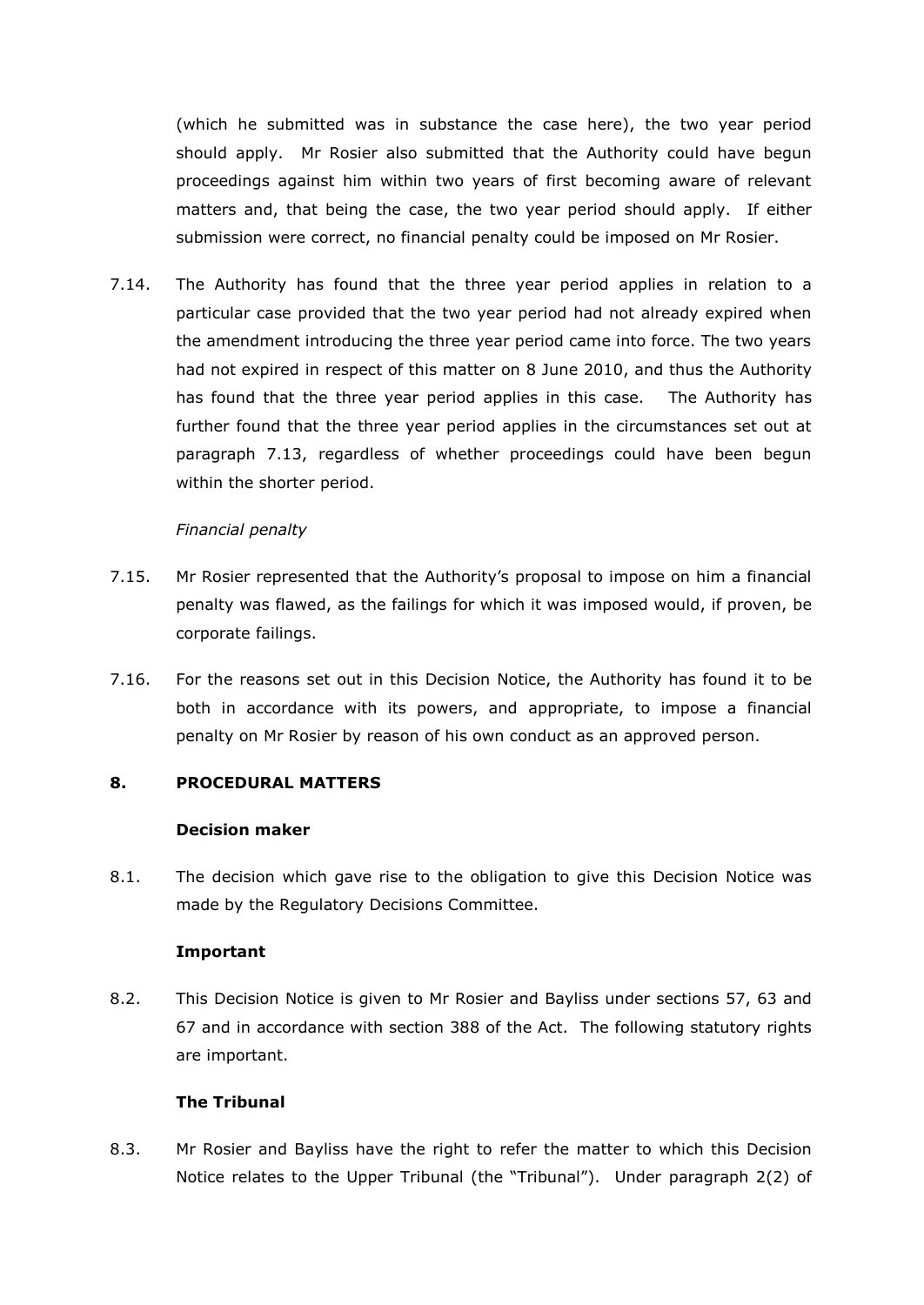Schedule 3 of the Tribunal Procedure (Upper Tribunal) Rules 2008, Mr Rosier and Bayliss have 28 days from the date on which this Decision Notice is given to them to refer the matter to the Tribunal. A reference to the Tribunal is made by way of a signed reference notice (Form FTC3) and filed with a copy of this Notice. The Tribunal's address is: The Upper Tribunal, Tax and Chancery Chamber, 45 Bedford Square, London WC1B 3DN (tel: 020 7612 9700; email financeandtaxappeals@tribunals.gsi.gov.uk). Further details are contained in "Making a Reference to the UPPER TRIBUNAL (Tax and Chancery Chamber)" which is available from the Upper Tribunal website:

# <http://www.tribunals.gov.uk/financeandtax/FormsGuidance.htm>

8.4. Mr Rosier and Bayliss should note that a copy of the reference notice (Form FTC3) must also be sent to the Authority at the same time as filing a reference with the Tribunal. A copy of the reference notice should be sent to Kate Tuckley at the Authority, 25 The North Colonnade, Canary Wharf, London E14 5HS.

# **Access to evidence**

- 8.5. Section 394 of the Act applies to this Decision Notice. The persons to whom this Notice has been given have the right to access:
	- (1) the material upon which the Authority has relied on in deciding to give this Notice; and
	- (2) any secondary material which, in the opinion of the Authority, might undermine that decision. There is no such secondary material.

# **Confidentiality and publicity**

- 8.6. This Decision Notice may contain confidential information and should not be disclosed to a third party (except for the purpose of obtaining advice on its contents). Section 391 the Act provides that neither Mr Rosier nor Bayliss may publish the Notice or any details concerning it unless the Authority has published the Notice or those details.
- 8.7. However, the Authority must publish such information about the matter to which a decision notice or final notice relates as it considers appropriate. Mr Rosier and Bayliss should be aware, therefore, that the facts and matters contained in this Notice may be made public.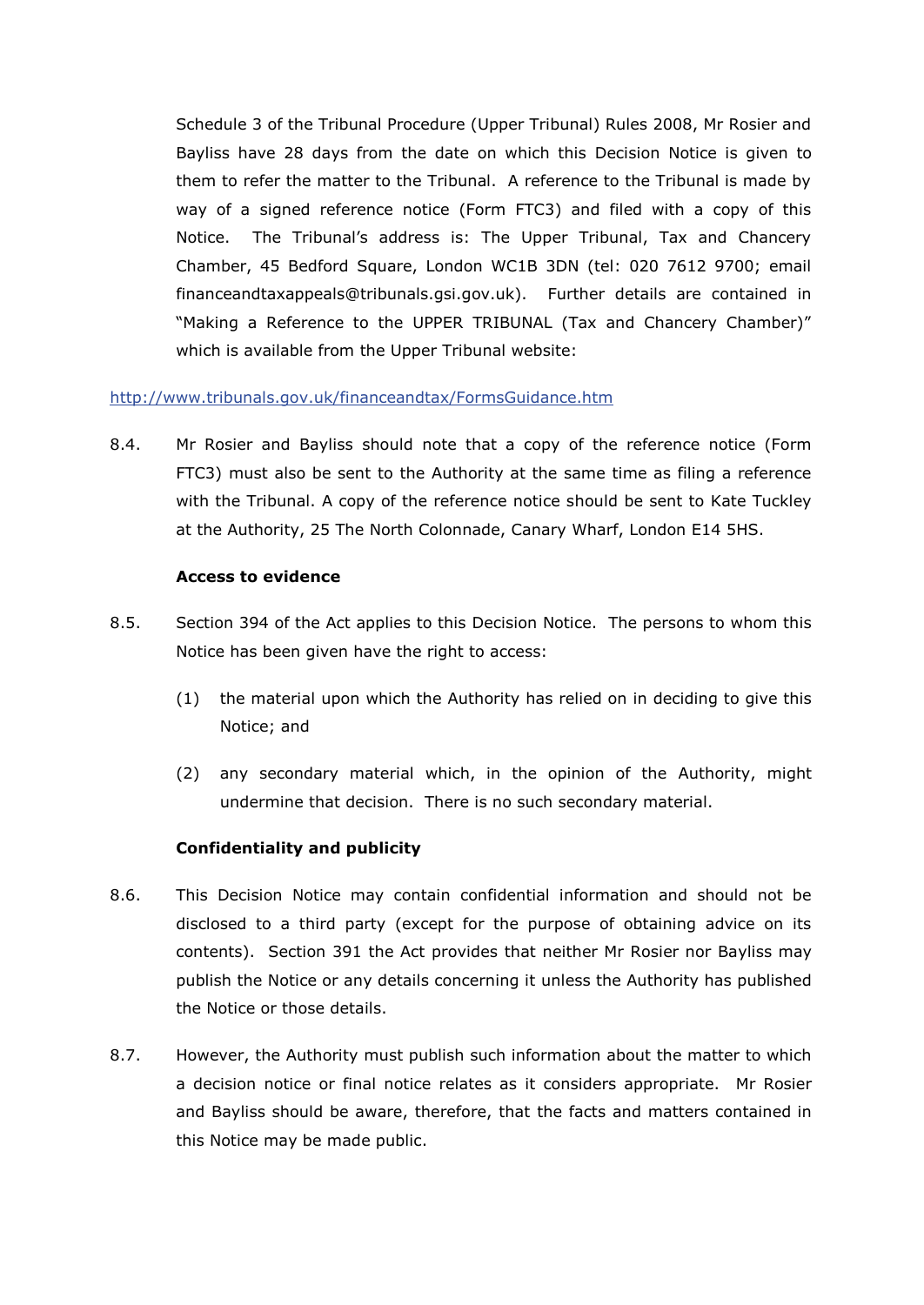# **Contacts**

8.8. For more information concerning this matter generally, contact Kate Tuckley at the Authority (direct line: 020 7066 7086/ fax: 020 7066 7087).

Andrew Long Acting Chairman, Regulatory Decisions Committee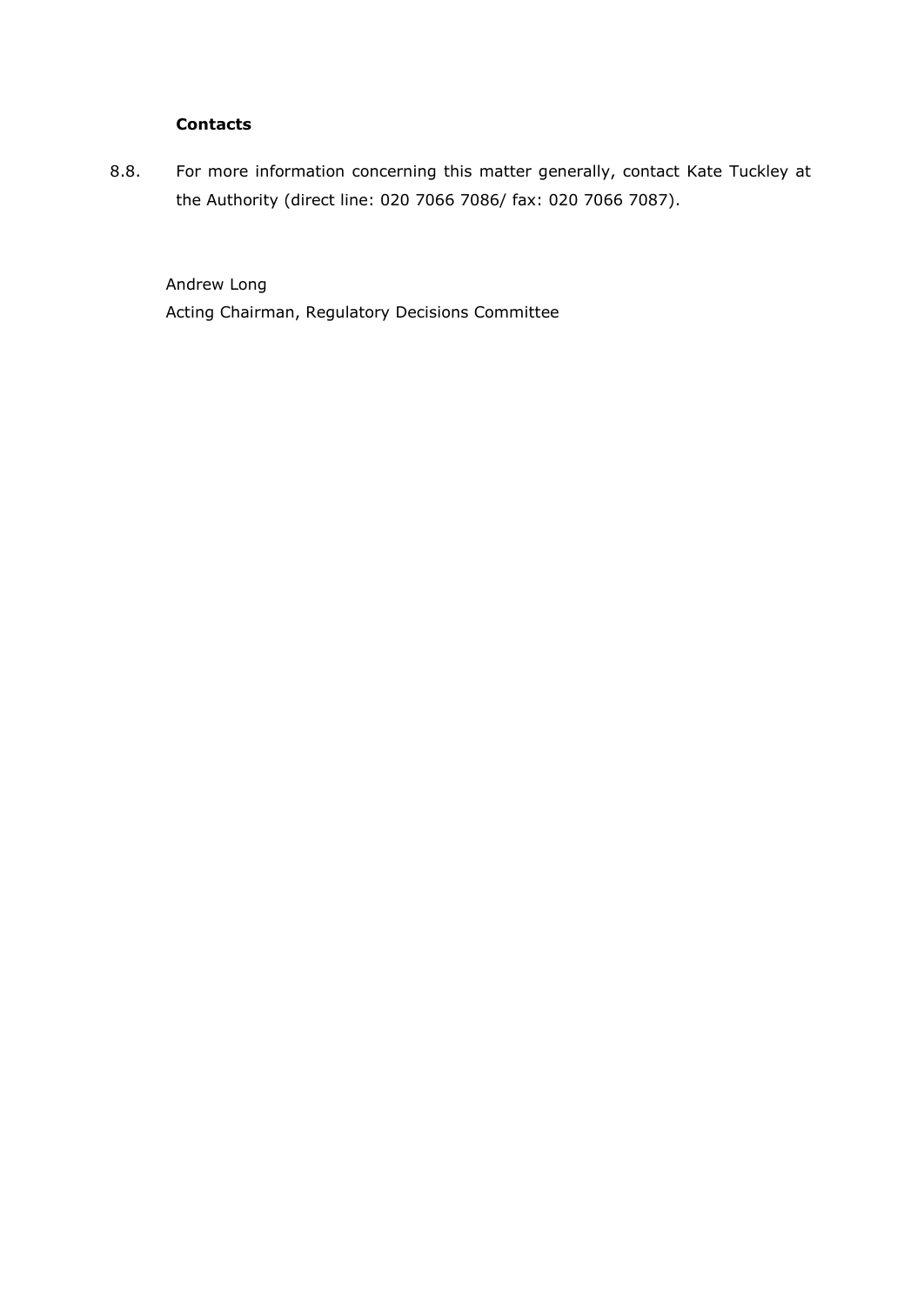#### **ANNEX**

# **RELEVANT STATUTORY PROVISIONS, REGULATORY REQUIREMENTS AND GUIDANCE**

#### **1. Statutory provisions**

The Authority's operational objectives, set out in sections 1B to 1E of the Act, include securing an appropriate degree of protection for consumers.

Section 56 of the Act provides that the Authority may make a prohibition order if it appears to the Authority that an individual is not a fit and proper person to perform functions in relation to a regulated activity carried on by an authorised person. Such an order may relate to a specific regulated activity, an activity falling within a specified description or all regulated activities.

The Authority has the power, by virtue of section 66 of the Act, to impose a financial penalty on an approved person of such amount as it considers appropriate where it appears to the Authority that the approved person is guilty of misconduct and it is satisfied that it is appropriate in all the circumstances to take action against the approved person.

An approved person is guilty of misconduct if, while an approved person, the approved person fails to comply with a statement of principle issued under section 64 or has been knowingly concerned in a contravention by the relevant authorised person of a requirement imposed on that authorised person by or under the Act.

Pursuant to section 63 of the Act, the Authority has the power to withdraw the approval given to an approved person under section 59 of the Act – to perform the significant influence function controlled functions of CF1 Director, CF10 Compliance Oversight and CF11 Money Laundering Reporting – if it considers that the approved person is not a fit and proper person to perform them.

#### **2. Statements of Principle for Approved Persons**

APER is issued pursuant to section 64 of the Act. It sets out Statements of Principle with which approved persons are required to comply when performing a [controlled function](http://fsahandbook.info/FSA/glossary-html/handbook/Glossary/C?definition=G224) for which approval has been sought and granted. They are general statements of the fundamental obligations of approved persons under the regulatory system. APER also contains descriptions of conduct which, in the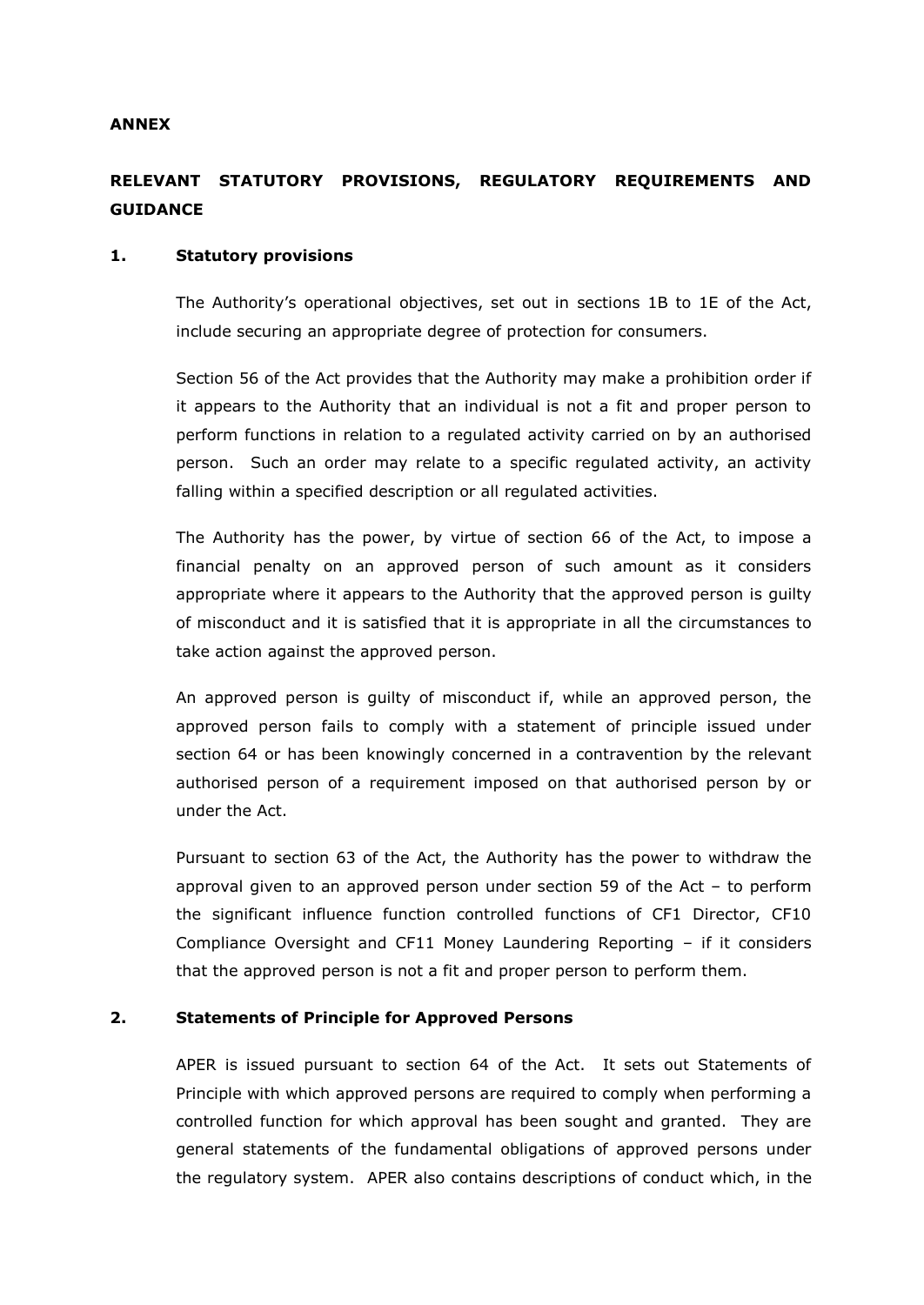opinion of the Authority, constitutes a failure to comply with a particular Statement of Principle and describes factors which the Authority will take into account in determining whether an approved person's conduct complies with it.

APER 3.1.3G states, as guidance, that, when establishing compliance with, or breach of, a Statement of Principle, account will be taken of the context in which a course of conduct was undertaken, the precise circumstances of the individual case, the characteristics of the particular controlled function and the behaviour expected in that function.

APER 3.1.4G states, as guidance, that an approved person will only be in breach of a Statement of Principle if they are personally culpable, that is in a situation where their conduct was deliberate or where their standard of conduct was below that which would be reasonable in all the circumstances.

In this case, the Authority considers the most relevant Statements of Principle to be Statement of Principle 2 and Statement of Principle 7.

Statement of Principle 2 requires that an approved person must act with due skill, care and diligence in carrying out his controlled function.

Statement of Principle 7 requires that an approved person performing a significant influence function must take reasonable steps to ensure that the business of the firm for which he is responsible in his controlled function complies with the relevant requirements and standards of the regulatory system.

APER 4.2.2E to 4.2.13E provide examples of the types of behaviour that, in the opinion of the Authority, do not comply with Statement of Principle 2. These include:

- failing to inform a customer of material information in circumstance where the approved person ought to have been aware of such information and of the fact that he should provide it, including failing to explain the risks of an investment to a customer (APER 4.2.3E and 4.2.4E); and
- recommending an [investment](http://fsahandbook.info/FSA/glossary-html/handbook/Glossary/I?definition=G588) to a [customer](http://fsahandbook.info/FSA/glossary-html/handbook/Glossary/C?definition=G252) where the approved person does not have reasonable grounds to believe that it is suitable for that [customer](http://fsahandbook.info/FSA/glossary-html/handbook/Glossary/C?definition=G252) (APER 4.2.5E).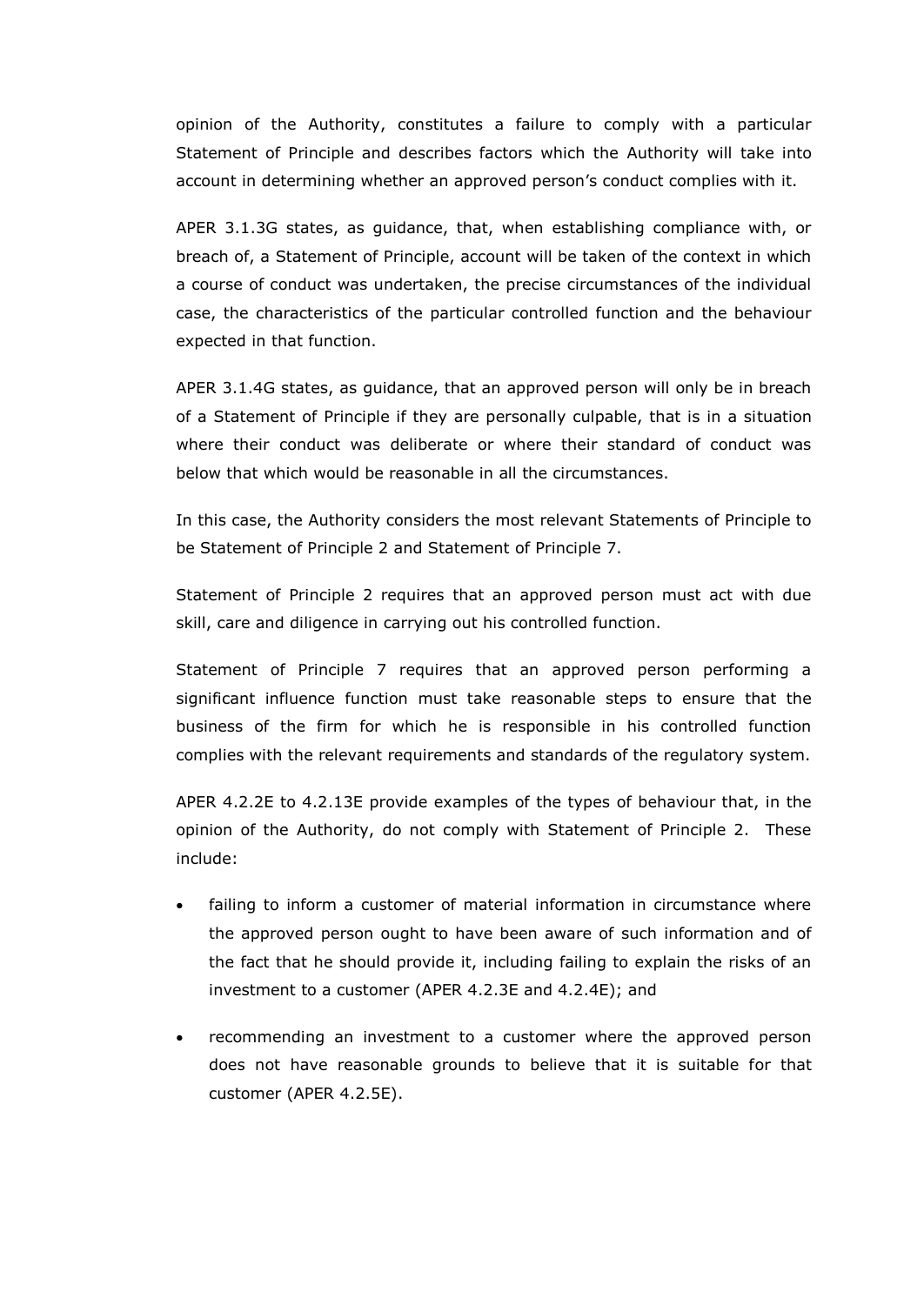APER 4.7.2E to 4.7.10E provide examples of the types of behaviour that, in the opinion of the Authority, do not comply with Statement of Principle 7. These include:

- failing to take reasonable steps to implement (either personally or through a compliance department or other departments) adequate and appropriate systems of control to comply with the relevant standards of the regulatory system in respect of the relevant firm's regulated activities (APER 4.7.3E);
- failing to take reasonable steps to monitor (either personally or through a compliance department or other departments) compliance with the relevant requirements and standards of the regulatory system in respect of the relevant firm's regulated activities (APER 4.7.4E); and
- in the case of an approved person performing a significant influence function responsible for compliance, failing to take reasonable steps to ensure that appropriate compliance systems and procedures are in place (APER 4.7.10E).

# **3. Authority's policy on exercising its power to impose a financial penalty**

The [Authority's](http://fsahandbook.info/FSA/glossary-html/handbook/Glossary/F?definition=G447) statement of policy with respect to the imposition and amount of penalties under the [Act,](http://fsahandbook.info/FSA/glossary-html/handbook/Glossary/A?definition=G10) as required by sections  $69(1)$ ,  $93(1)$ ,  $124(1)$  and  $210(1)$ of the [Act,](http://fsahandbook.info/FSA/glossary-html/handbook/Glossary/A?definition=G10) and guidance on those matters is provided in Chapter 6 of DEPP, entitled "Penalties", which is part of the Authority's Handbook. In summary, chapter 6 of DEPP states that the Authority will consider the full circumstances of each case when determining whether or not to take action for a financial penalty, and sets out a non-exhaustive list of factors that may be relevant for this purpose. As noted, DEPP is being applied as it stood prior to 6 March 2010 for the reasons set out in the body of this Decision Notice.

The principal purpose of imposing a financial penalty is to promote high standards of regulatory conduct by deterring persons who have committed breaches from committing further breaches, helping to deter other persons from committing similar breaches and demonstrating generally the benefits of compliant behaviour.

The Authority will consider the full circumstances of each case when determining whether or not to take action for a financial penalty. DEPP 6.2.1G sets out guidance on a non-exhaustive list of factors that may be of relevance in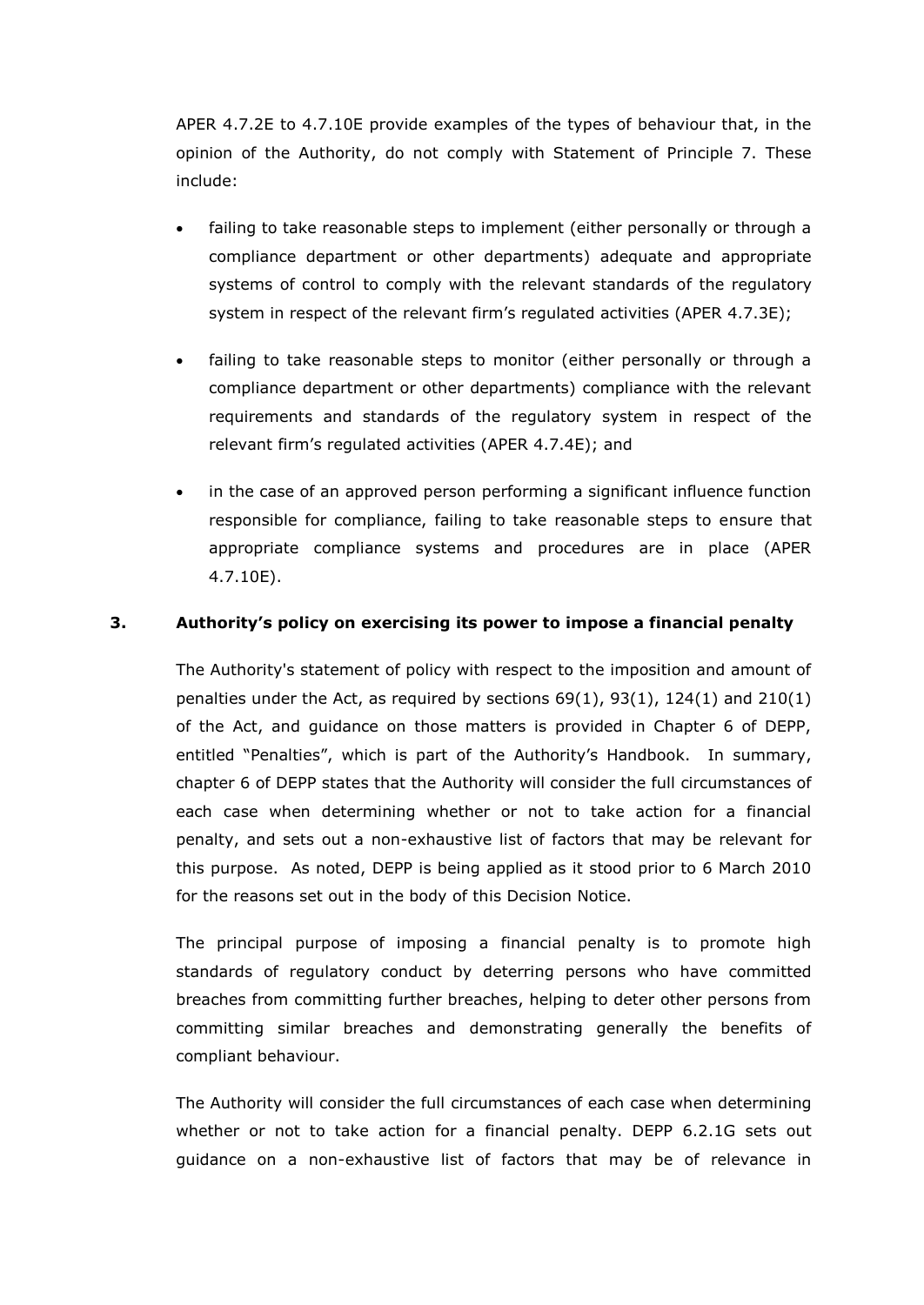determining whether to take action for a financial penalty, which include the following.

DEPP 6.2.1G(1): The nature, seriousness and impact of the suspected breach.

DEPP 6.2.1G(1)(a): whether the breach was deliberate or reckless.

DEPP  $6.2.1G(1)(c)$ : The amount of benefit gained or loss avoided as a result of the breach.

DEPP 6.2.1G(3): Disciplinary record and compliance history.

# **4. Determining the level of the financial penalty**

The Authority will consider all the relevant circumstances of a case when it determines the level of financial penalty. DEPP 6.5.2G sets out guidance on a non-exhaustive list of factors that may be of relevance when determining the amount of a financial penalty.

Factors that may be relevant to determining the appropriate level of financial penalty include:

DEPP 6.5.2G(1): Deterrence.

DEPP 6.5.2G(4): Whether the person on whom the penalty is to be imposed is an individual.

DEPP 6.5.2G(5): The size, financial resources and other circumstances of the person on whom the penalty is to be imposed.

DEPP 6.5.2G(2)(b): Whether the breach revealed serious or systemic weaknesses in the person's procedures or of the management systems or internal controls relating to all or part of a person's business.

DEPP 6.5.2(9)(d): The general compliance history of the person, including whether the Authority has previously brought to the person's attention issues similar or related to the conduct that constitutes the breach in respect of which the penalty is imposed.

#### **5. Fit and Proper Test for Approved Persons**

FIT sets out the Fit and Proper Test for Approved Persons. The purpose of FIT is to outline the main criteria for assessing the fitness and propriety of a candidate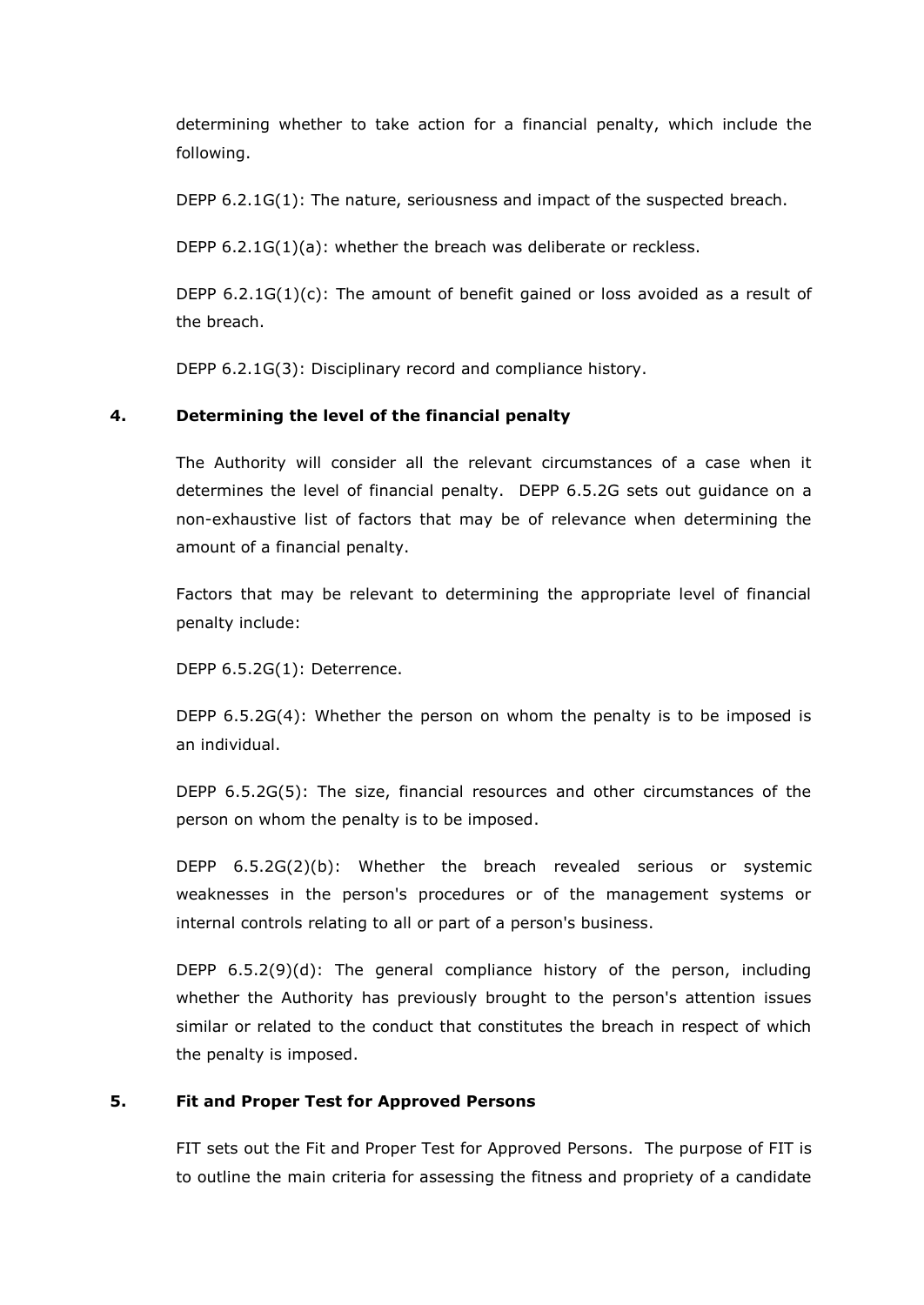for a controlled function. FIT is also relevant in assessing the continuing fitness and propriety of an approved person.

FIT 1.3.1G provides that the Authority will have regard to a number of factors when assessing a person's fitness and propriety. One of the considerations will be the person's competence and capability.

As set out in FIT 2.2, in determining a person's competence and capability, the Authority will have regard to matters including but not limited to:

- whether the person satisfies the relevant Authority training and competence requirements in relation to the controlled function the person performs or is intended to perform; and
- whether the person has demonstrated by experience and training that the person is suitable, or will be suitable if approved, to perform the controlled function.

# **6. Authority's policy for exercising its power to make a prohibition order and withdraw a person's approval**

The Authority's approach to exercising its powers to make prohibition orders and withdraw approvals is set out at Chapter 9 of EG.

EG 9.1 states that the Authority's power to make prohibition orders under section 56 of the Act helps it work towards achieving its regulatory objectives. The Authority may exercise this power where it considers that, to achieve any of those objectives, it is appropriate either to prevent an individual from performing any functions in relation to regulated activities or to restrict the functions which he may perform.

EG 9.4 sets out the general scope of the Authority's powers in this respect, which include the power to make a range of prohibition orders depending on the circumstances of each case and the range of regulated activities to which the individual's lack of fitness and propriety is relevant. EG 9.5 provides that the scope of a prohibition order will vary according to the range of functions which the individual concerned performs in relation to regulated activities, the reasons why he is not fit and proper and the severity of risk posed by him to consumers or the market generally.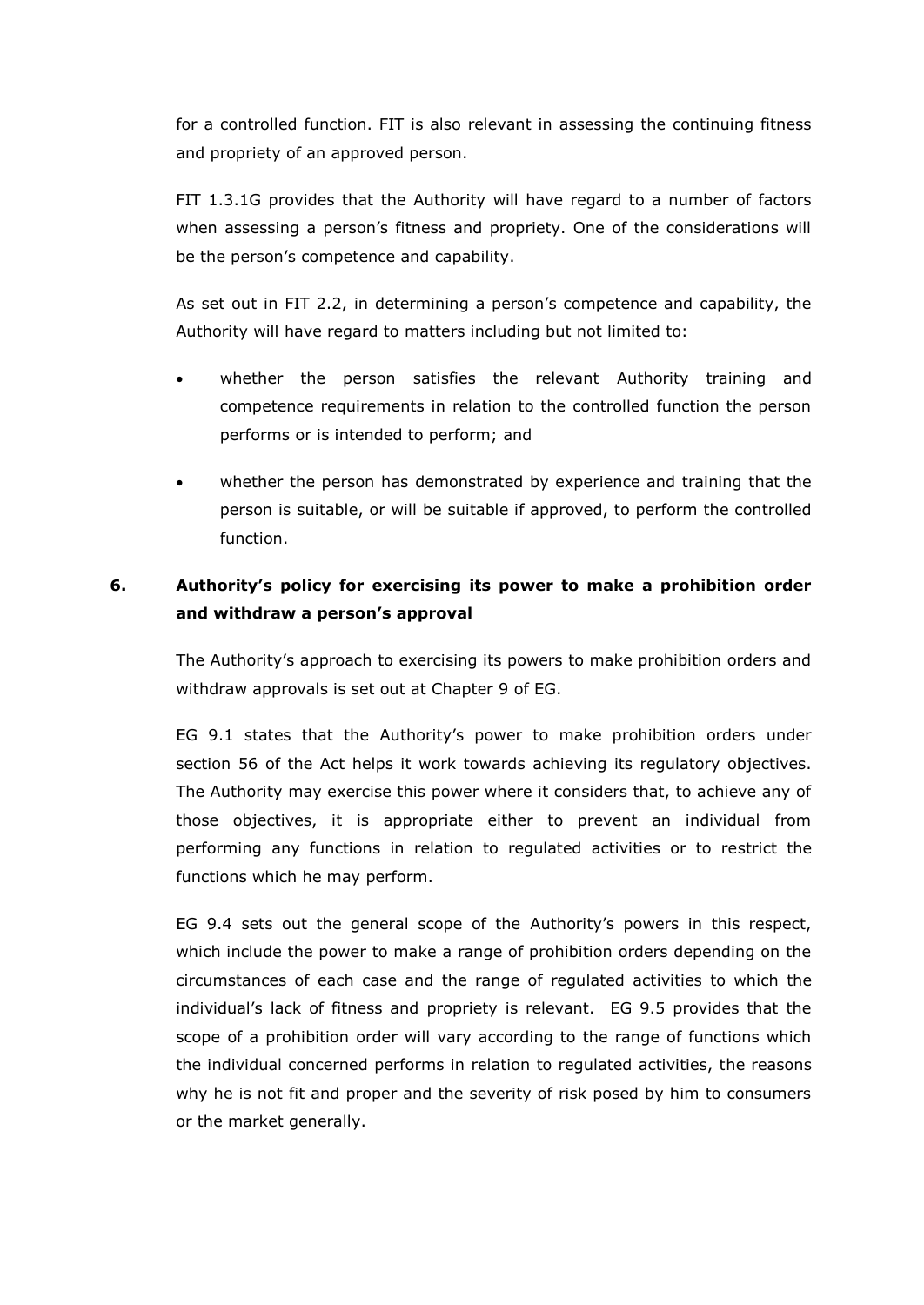In circumstances where the Authority has concerns about the fitness and propriety of an approved person, EG 9.8 to 9.14 provides guidance. In particular, EG 9.8 states that the Authority may consider whether it should prohibit that person from performing functions in relation to regulated activities, withdraw that person's approval or both. In deciding whether to withdraw approval and/or make a prohibition order, the Authority will consider whether its regulatory objectives can be achieved adequately by imposing disciplinary sanctions.

EG 9.9 states that the Authority will consider all the relevant circumstances when deciding whether to make a prohibition order against an approved person and/or to withdraw that person's approval. Such circumstances may include, but are not limited to, the following factors:

- whether the individual is fit and proper to perform functions in relation to regulated activities, including in relation to the criteria for assessing the fitness and propriety of an approved person in terms of competence and capability as set out in FIT 2.2;
- the relevance and materiality of any matters indicating unfitness;
- the length of time since the occurrence of any matters indicating unfitness;
- the particular controlled function the approved person is (or was) performing, the nature and activities of the firm concerned and the markets in which he operates;
- the severity of the risk which the individual poses to consumers and to confidence in the financial system; and
- the previous disciplinary record and general compliance history of the individual.

EG 9.12 provides a number of examples of types of behaviour which have previously resulted in the Authority deciding to issue a prohibition order or withdraw the approval of an approved person. The examples include serious lack of competence.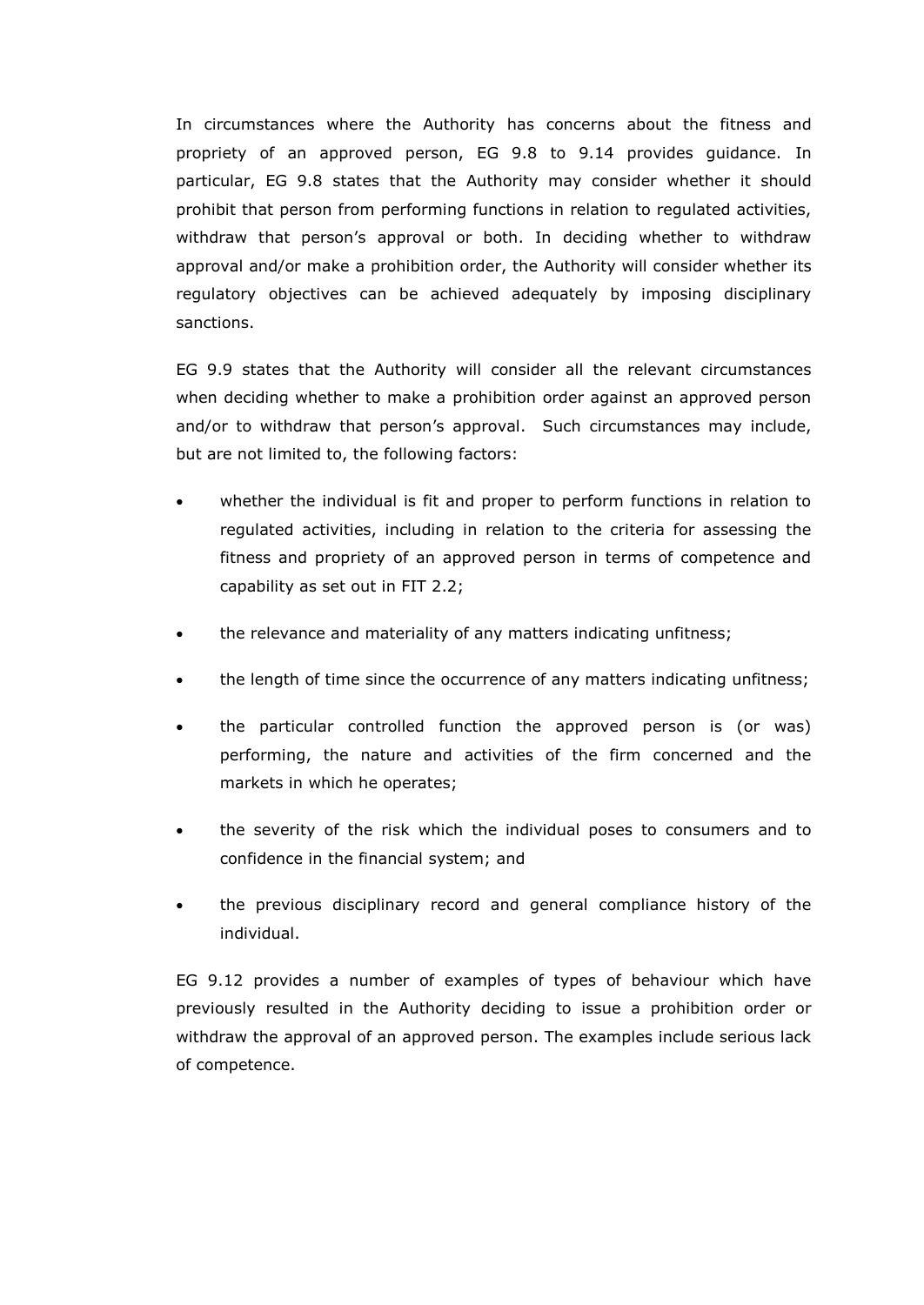# **7. Dispute resolution: complaints**

DISP 1 is headed 'Treating customers fairly'. DISP 1.3 contains the complaints handling rules. DISP 1.3.1R requires that effective and transparent procedures for the reasonable and prompt handling of complaints must be established, implemented and maintained by the respondent (which includes an authorised firm).

DISP 1.4 contains the complaints resolution rules. DISP 1.4.1R requires that once a complaint has been received by a respondent, it must (among other things):

- investigate the complaint competently, diligently and impartially;
- assess fairly, consistently and promptly the subject matter of the complaint, whether the complaint should be upheld, what remedial action or redress (or both) may be appropriate and, if appropriate, whether it has reasonable grounds to be satisfied that another respondent may be solely or jointly responsible for the matter alleged in the complaint.

DISP 1.6 contains the complaints time limit rules. DISP 1.6.1R (Keeping the complainant informed) requires that on receipt of a complaint a respondent:

- must send the complainant a prompt written acknowledgement providing early reassurance that it has received the complaint and is dealing with it; and
- ensure the complainant is kept informed thereafter of the progress of the measures being taken for the complaint's resolution.

DISP 1.6.2R (Final or other response within eight weeks) requires that the respondent must, by the end of eight weeks after its receipt of the complaint, send the complainant:

- a final response; or
- a written response which explains why it is not in a position to make a final response and indicate when it expects to be able to provide one, inform the complainant that he may now refer the complaint to the FOS, and enclose a copy of the FOS standard explanatory leaflet.